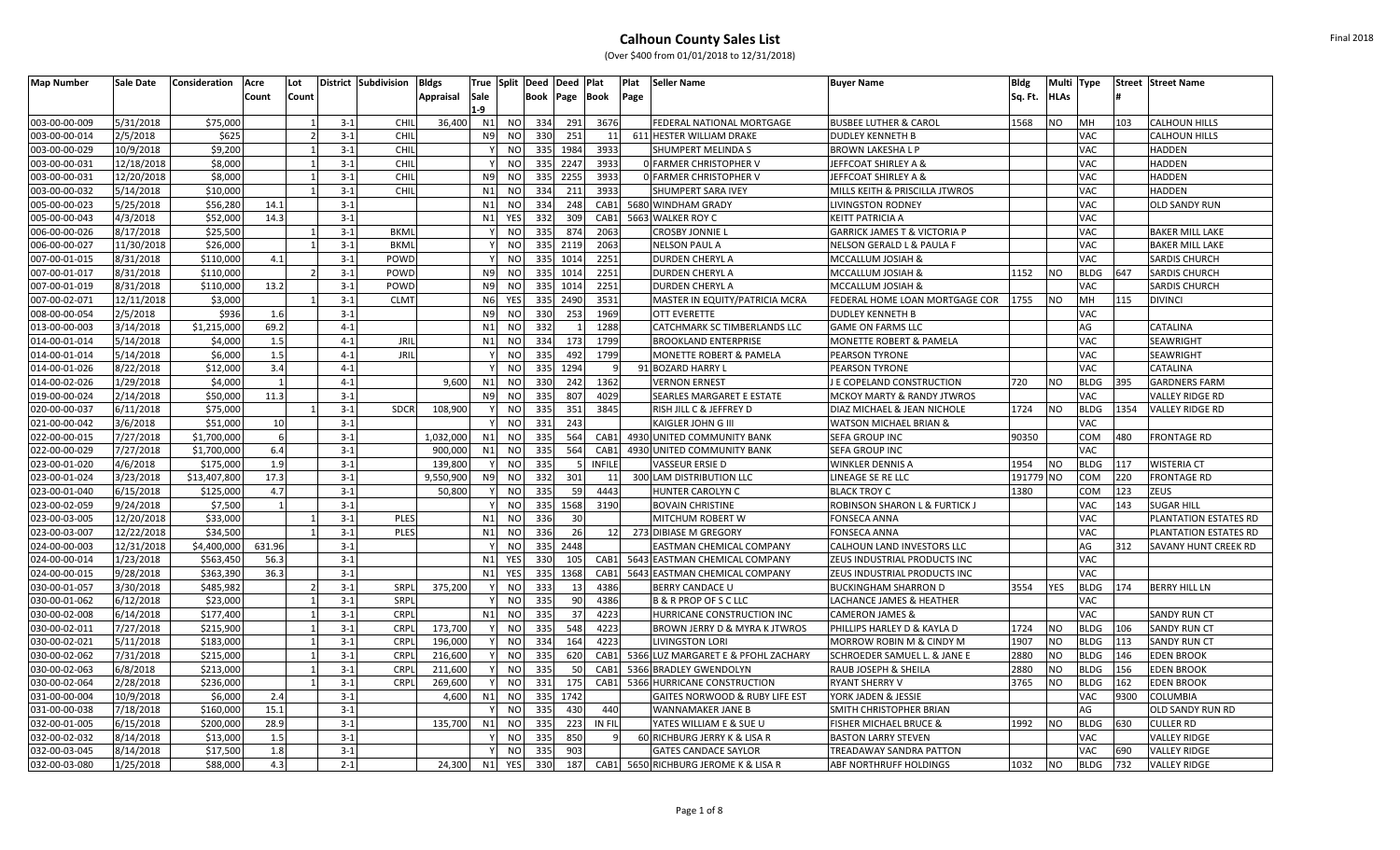| <b>Map Number</b> | Sale Date  | <b>Consideration</b> | Acre           | Lot   |         | District Subdivision | <b>Bldgs</b> | True           | Split Deed |             | <b>Deed</b> | Plat            | Plat<br>Seller Name                 | <b>Buyer Name</b>                     | <b>Bldg</b> | Multi Type     |             |      | <b>Street Street Name</b> |
|-------------------|------------|----------------------|----------------|-------|---------|----------------------|--------------|----------------|------------|-------------|-------------|-----------------|-------------------------------------|---------------------------------------|-------------|----------------|-------------|------|---------------------------|
|                   |            |                      | Count          | Count |         |                      | Appraisal    | Sale           |            | <b>Book</b> | Page        | <b>Book</b>     | Page                                |                                       | Sq. Ft.     | <b>HLAs</b>    |             |      |                           |
|                   |            |                      |                |       |         |                      |              | 1-9            |            |             |             |                 |                                     |                                       |             |                |             |      |                           |
| 035-00-00-025     | 2/16/2018  | \$245,000            | 8.7            |       | $4 - 1$ | LVAL                 | 160,900      | Y              | <b>NO</b>  | 331         | 86          | 3474            | <b>BRAZELL THOMAS &amp; BARBARA</b> | WORCH TROY WINSLOW &                  | 2058        | <b>YES</b>     | <b>BLDG</b> | 222  | <b>LOST VALLEY DR</b>     |
| 035-00-00-026     | 11/19/2018 | \$71,500             |                |       | $4 - 1$ | LVAL                 |              |                | <b>NO</b>  | 335         | 2041        | 11              | 290 CHUKUSKY A.J                    | <b>HEREDIA DARIO</b>                  |             |                | VAC         | 85   | <b>LOST VALLEY</b>        |
| 037-00-00-010     | 2/5/2018   | \$3,200              |                |       | $4 - 1$ |                      | 12,500       | N <sub>9</sub> | <b>NO</b>  | 330         | 249         | <sub>R</sub>    | 115 HERLONG WILLIAM H               | KNIGHT FRED A & JANE W                | 1024        | <b>NO</b>      | <b>BLDG</b> | 656  | <b>CENTER HILL RD</b>     |
| 037-00-00-010     | 5/25/2018  | \$9,500              |                |       | $4 - 1$ |                      | 12,500       | N1             | <b>NO</b>  | 334         | 274         |                 | 115 KNIGHT FRED A & JANE W          | <b>EDDINS LAUREL K TRUSTEE</b>        | 1024        | <b>NO</b>      | <b>BLDG</b> | 656  | <b>CENTER HILL RD</b>     |
| 039-00-00-024     | 8/7/2018   | \$397,500            | 8.8            |       | $4 - 1$ |                      |              | N <sub>1</sub> | <b>NO</b>  | 335         | 771         | CAB1            | 4695 RUTLAND PAMELA HORGER          | QUINLAN LISA S & CARL J               |             |                | AG          |      |                           |
| 043-00-00-002     | 6/1/2018   | \$943,080            | 18.5           |       | $4 - 1$ |                      |              | N <sub>2</sub> | <b>NO</b>  | 335         | 206         |                 | BENNETT NEIL GRESSETTE              | <b>GRESSETTE COMPANY LLC</b>          |             |                | AG          |      | <b>BOTTLEBRUSH RD</b>     |
| 045-00-00-011     | 8/7/2018   | \$397,500            | 13.7           |       | $4 - 1$ |                      | 250,400      | N1             | NO         | 335         |             | 771 4143 B      | RUTLAND PAMELA HORGER               | <b>QUINLAN LISA S &amp; CARL J</b>    | 2374        | <b>NO</b>      | <b>BLDG</b> | 730  | <b>BULL SWAMP RD</b>      |
| 047-00-02-005     | 1/15/2018  | \$45,000             | 13             |       | $4 - 1$ |                      | 17,000       |                | <b>NO</b>  | 330         | 22          |                 | CAB1 5574 SIMONEAU RICHARD          | LAMBERTH JEFFREY D                    |             |                | AG          | 7461 | <b>COLUMBIA RD</b>        |
| 049-00-01-051     | 9/6/2018   | \$31,000             |                |       | $4 - 1$ | <b>GHA</b>           |              |                | <b>NO</b>  | 335         | 1392        | 11              | 943 TRI AG INV                      | <b>CARLISE MARK &amp; PATRICIA</b>    |             |                | VAC         |      | <b>BIG BEAVER CREEK</b>   |
| 049-00-01-056     | 1/11/2018  | \$30,000             |                |       | $4 - 1$ | GHAI                 | 5,100        |                | NO         | 332         | 323         | 5076            | <b>HAIR PATRICIA B</b>              | STOUDEMIRE RICKY & MARY               |             |                | VAC         | 719  | <b>BIG BEAVER CREEK</b>   |
| 049-00-01-060     | 10/5/2018  | \$15,000             |                |       | $4 - 1$ | GHAI                 |              | N <sub>9</sub> | NO         | 335         | 1493        | 5076            | C FAM & ASSOCIATES INC              | LOVELL DEWEY A & KIM F JTWROS         |             |                | VAC         | 75   | <b>AUTUMN LN</b>          |
| 049-00-01-064     | 10/5/2018  | \$3,500              |                |       | $4 - 1$ | <b>GHAI</b>          |              | N <sub>1</sub> | <b>NO</b>  | 335         | 1564        | CAB1            | 5076 C FAM & ASSOCIATES             | WATERS ADAM JOSEPH                    |             |                | VAC         | 789  | <b>BIG BEAVER CREEK</b>   |
| 050-00-00-003     | 1/5/2018   | \$59,500             | 32.1           |       | $4 - 1$ |                      |              |                | <b>NO</b>  | 330         | 24          | 3079            | OSWALD JAMES L                      | <b>GARDNER MARK W</b>                 |             |                | AG          |      |                           |
| 051-00-00-006     | 12/31/2018 | \$40,000             | 9.9            |       | $3 - 1$ |                      |              |                | <b>NO</b>  | 335         | 2481        | 1580            | TRUSSELL MARY NELL SMITH            | <b>RUCKER MICHAEL</b>                 |             |                | AG          |      | <b>BOONE LN</b>           |
| 051-00-00-010     | 9/26/2018  | \$65,000             | 6.2            |       | $3 - 1$ |                      | 36,200       | N <sub>1</sub> | YES        | 335         | 1315        | 10 <sup>1</sup> | 669 WYNN HILDA W                    | <b>HEARRON TYLER</b>                  |             |                | VAC         | 629  | <b>BRANHAM BRANCH RD</b>  |
| 052-00-02-010     | 12/19/2018 | \$265.563            | $\mathbf{1}$   |       | $3 - 1$ |                      | 132.800      |                | <b>NO</b>  | 335         | 2322        | 11              | 94 THE OUTPOST OF CALHOUN COUNTY    | <b>D&amp;K DHILLION LLC</b>           | 4472        | <b>YES</b>     | COM         | 2544 | <b>OLD STATE</b>          |
| 052-00-05-004     | 4/1/2018   | \$8,750              | 9.2            |       | $3 - 1$ |                      |              | N <sub>2</sub> | <b>NO</b>  | 333         | 79          |                 | MACK TRUMAN ET AL                   | <b>MACK ROBERT WAYNE</b>              |             |                | <b>VAC</b>  |      | <b>VALLEY RIDGE RD</b>    |
| 053-00-01-033     | 7/27/2018  | \$55,000             |                |       | $3 - 1$ |                      | 53,500       |                | <b>NO</b>  | 335         | 585         | 502             | <b>MACK JEFFREY GUY</b>             | LOWERY JANELLE M                      | 1440        | <b>NO</b>      | <b>BLDG</b> | 2115 | <b>OLD STATE RD</b>       |
| 053-00-02-010     | 5/4/2018   | \$12,000             |                |       | $2 - 1$ | <b>CFOR</b>          |              | N1             | YES        | 333         | 333         |                 | 3292 DANIELS RICHARD A              | OLDS BETTY C                          |             |                | VAC         |      |                           |
| 053-00-02-015     | 10/9/2018  | \$52,000             |                |       | $3 - 1$ | <b>CFOR</b>          |              | N <sub>9</sub> | <b>NO</b>  | 335         | 1751        | 3292            | LONG JAMES R                        | ONG JAMES R LIFE ESTATE               |             |                | VAC         | 141  | <b>IRIS LN</b>            |
| 053-00-02-030     | 8/31/2018  | \$86,500             |                |       | $3 - 1$ | <b>CFOR</b>          |              |                | <b>NO</b>  | 335         | 1036        | 3292            | <b>BUNDRICK JAMES M</b>             | <b>JOHNSON WAYNE</b>                  | 960         | <b>NO</b>      | <b>BLDG</b> | 121  | <b>CAROLINA LN</b>        |
| 053-00-02-038     | 7/30/2018  | \$69,500             |                |       | $3 - 1$ | <b>CFOR</b>          | 39,100       |                | NO         | 335         | 582         | 3292            | WILLIAMS DELORA FONDA               | <b>HERSHFIELD EDITH M &amp;</b>       | 1000        | N <sub>O</sub> | <b>BLDG</b> | 166  | <b>IRIS</b>               |
| 053-00-03-015     | 8/28/2018  | \$140,000            | 2.5            |       | $3 - 1$ |                      | 89,800       |                | <b>NO</b>  | 335         | 980         | 10              | 891 MACK PHYLLIS Y                  | KNEECE TOMMY W SR                     | 1186        | N <sub>O</sub> | <b>BLDG</b> | 111  | <b>SOFT BREEZES</b>       |
| 058-00-00-004     | 1/8/2018   | \$22,000             | 6.2            |       | $3 - 1$ |                      | 7,300        | N <sub>1</sub> | <b>NO</b>  | 335         | 1807        | 4054B           | <b>SARVIS HOLLY MARIE</b>           | PATTERSON REALTY INC                  | 1812        | <b>NO</b>      | <b>BLDG</b> | 672  | <b>OLD SWAMP</b>          |
| 058-00-00-017     | 6/27/2018  | \$215,000            | 6.4            |       | $3 - 1$ |                      |              | N <sub>1</sub> | <b>NO</b>  | 335         | 240         | 11              | 860 HOFFMAN ONEAL                   | <b>STONE BARRETT &amp; JENNIFER</b>   |             |                | AG          |      | <b>OLD SWAMP RD</b>       |
| 058-00-00-022     | 6/27/2018  | \$215,000            | 0.3            |       | $3 - 1$ |                      |              | N <sub>1</sub> | NO         | 335         | 240         | 12              | 10 HOFFMAN ONEAL M                  | <b>STONE BARRETT &amp; JENNIFER</b>   |             |                | AG          |      |                           |
| 058-00-00-023     | 6/27/2018  | \$215,000            | 1.3            |       | $3 - 1$ |                      | 117,300      | N1             | <b>NO</b>  | 335         | 240         | 10              | 721 HOFFMAN ONEAL & JEWEL           | <b>STONE BARRETT &amp; JENNIFER</b>   | 1456        | N <sub>O</sub> | <b>BLDG</b> | 652  | <b>OLD SWAMP RD</b>       |
| 058-00-00-024     | 3/29/2018  | \$711,062            | 444.4          |       | $3 - 1$ |                      | 10,500       | N <sub>1</sub> | NO         | 332         | 262         | 4412            | 4413 SAYLOR LAKE LLC                | <b>EDGEWOOD PLANTATION LLC</b>        |             |                | AG          |      |                           |
| 059-00-02-006     | 6/11/2018  | \$102,000            | 4.1            |       | $3 - 1$ | <b>RRES</b>          | 39,800       |                | NO.        | 335         | -80         | 1460            | <b>DRIVER LESLIE N</b>              | STALNAKER KEVIN & RHONDA              | 1568        | NO.            | MH          | 122  | <b>RIVER RIDGE WAY</b>    |
| 059-00-02-034     | 7/30/2018  | \$19,000             |                |       | $3 - 1$ | <b>CNBL</b>          |              |                | <b>NO</b>  | 335         | 642         | 3346            | TOBIN JOS A JR & MARGARET C         | PREVATTE KELLEY F & TRAVIS E          |             |                | VAC         |      | <b>CONGAREE CT</b>        |
| 059-00-02-037     | 1/3/2018   | \$88,000             |                |       | $3 - 1$ | <b>CNBI</b>          | 1,000        | N1             | <b>NO</b>  | 329         | 320         | 3346            | <b>STOUT JAMES T &amp; LAURA K</b>  | <b>MCDOW THOMAS</b>                   |             |                | VAC         | 104  | <b>CONGAREE CT</b>        |
| 060-00-00-005     | 8/31/2018  | \$42,000             | $\mathcal{P}$  |       | $3 - 1$ |                      | 14,900       |                | <b>NO</b>  | 335         | 1050        | 4111            | <b>WALKER MARGUERITE K</b>          | <b>TORRES J GUADALUPE</b>             | 1440        | <b>NO</b>      | <b>BLDG</b> | 2699 | <b>OLD STATE</b>          |
| 060-00-00-023     | 4/9/2018   | \$19,000             | 3              |       | $3 - 1$ |                      |              | N <sub>9</sub> | <b>NO</b>  | 333         | 23          | 10              | 306 WOLFE JEROME D & PATRICIA A     | CHAPMAN HOWARD & KODIE                |             |                | <b>VAC</b>  | 1294 | <b>OLD SWAMP</b>          |
| 060-00-00-049     | 10/1/2018  | \$30,000             |                |       | $3 - 1$ |                      | 93,900       |                | NO.        | 335         | 1427        | 4338            | <b>B</b> STANLEY JEAN BROOKE        | JP MORGAN CHASE BANK NA               | 1920        | NO             | <b>BLDG</b> | 150  | <b>HUGHES TR</b>          |
| 060-00-00-049     | 11/21/2018 | \$69,600             |                |       | $3 - 1$ |                      | 93,900       | N <sub>9</sub> | <b>NO</b>  | 335         | 1994        | 4338            | <b>BUP MORGAN CHASE BANK NA</b>     | <b>CLARK MELANIE</b>                  | 1920        | <b>NO</b>      | <b>BLDG</b> | 150  | <b>HUGHES TR</b>          |
| 060-00-00-075     | 6/26/2018  | \$159,900            |                |       | $3 - 1$ | <b>HRID</b>          | 104,300      |                | <b>NO</b>  | 335         | 219         | 4264            | <b>GREENE LAURA A</b>               | LABOON WILLIAM W & KRISTINA M         | 1601        | <b>NO</b>      | <b>BLDG</b> | 1442 | <b>OLD SWAMP RD</b>       |
| 060-00-00-076     | 7/23/2018  | \$146.500            |                |       | $3 - 1$ | <b>HRID</b>          | 89.700       |                | <b>NO</b>  | 335         | 434         | 4264            | STONE BARRETT W & JENNIFER J        | DAVIS JUSTIN H                        | 1266        | N <sub>O</sub> | <b>BLDG</b> | 1434 | <b>OLD SWAMP RD</b>       |
| 060-00-00-078     | 2/28/2018  | \$103,200            |                |       | $3 - 1$ | <b>HRID</b>          | 79,900       | <b>N6</b>      | <b>NO</b>  | 331         | 140         | 4264            | <b>GLANCY ROBYN JOHNSON</b>         | US BANK NATIONAL ASSOCIATION          | 1664        | N <sub>O</sub> | <b>BLDG</b> | 1426 | <b>OLD SWAMP RD</b>       |
| 060-00-00-078     | 4/2/2018   | \$103,200            |                |       | $3 - 1$ | <b>HRID</b>          | 79,900       | N <sub>9</sub> | <b>NO</b>  | 333         | 107         | 4264            | US BANK NATIONAL ASSOCIATION        | MULLINS JAMES FLOYD                   | 1664        | <b>NO</b>      | <b>BLDG</b> | 1426 | <b>OLD SWAMP RD</b>       |
| 062-00-00-029     | 9/18/2018  | \$150,000            | 5.5            |       | $4 - 1$ |                      | 99,300       |                | <b>NO</b>  | 335         | 1237        | 583             | 1319 HAGENLOCHER GLORIA &           | HALPERN KAREN J & RACHEL L &          | 2139        | <b>NO</b>      | <b>BLDG</b> | 40   | <b>RETRIEVER CREEK</b>    |
| 062-00-00-067     | 12/3/2018  | \$80,000             | $\overline{z}$ |       | $4 - 1$ |                      | 34.400       | N <sub>9</sub> | <b>NO</b>  | 335         | 2139        | 11              | 918 SEC OF HOUSING & URBAN DEVLMNT  | <b>DAVIS ANDREW</b>                   | 1232        | <b>NO</b>      | MH          | 127  | <b>SAND MOUNTAIN</b>      |
| 063-00-00-005     | 11/19/2018 | \$115,000            | 1.5            |       | $4 - 1$ |                      | 91,700       |                | <b>NO</b>  | 335         | 2004        |                 | <b>SCHRIMPF CAROLINE &amp;</b>      | <b>GARRETT ROBERT L &amp; PENNY S</b> | 1729        | N <sub>O</sub> | <b>BLDG</b> | 332  | <b>CRIDER POND RD</b>     |
| 063-00-00-038     | 5/30/2018  | \$43,200             |                |       | $4 - 1$ |                      |              | N <sub>1</sub> | NO         | 334         | 344         | CAB1            | 5681 CAPELLA LLC                    | ZINGMARK KELLY & BRYAN                |             |                | VAC         |      |                           |
| 063-00-00-039     | 5/30/2018  | \$43,200             |                |       | $4 - 1$ |                      |              | N <sub>1</sub> | <b>NO</b>  | 334         | 344         | CAB1            | 5681 CAPELLA LLC                    | ZINGMARK KELLY & BRYAN                |             |                | VAC         |      |                           |
| 063-00-00-047     | 2/16/2018  | \$30.300             |                |       | $4 - 1$ |                      |              | N <sub>1</sub> | <b>YES</b> | 331         | 47          | CAB1            | 5657 WORSENCROFT CAROLINE C         | SMOAK BENJAMIN G & LAURA P            |             |                | VAC         |      |                           |
| 064-00-01-010     | 6/21/2018  | \$150,000            | 20             |       | $4 - 1$ |                      | 165,800      | N <sub>9</sub> | <b>NO</b>  | 335         | 202         | CAB1            | 4946 SCOTT STACEY & ALICIA          | FEDERAL HOME LOAN MORTGAGE            | 2142        | <b>NO</b>      | BLDG        | 36   | <b>LOG CABIN LANE</b>     |
| 064-00-01-010     | 10/2/2018  | \$240,000            | 20             |       | $4 - 1$ |                      | 165,800      | N <sub>9</sub> | <b>NO</b>  | 335         | 1533        | CAB1            | 4696 FEDERAL HOME LOAN MORTGAGE     | <b>BROWN JUSTIN TODD</b>              | 2142        | <b>NO</b>      | <b>BLDG</b> | 36   | <b>LOG CABIN LANE</b>     |
| 064-00-01-010     | 3/7/2018   | \$150,000            | 38.4           |       | $4 - 1$ |                      | 165,800      | N <sub>6</sub> | <b>NO</b>  | 331         | 301         | 4117            | <b>SCOTT STACEY &amp; ALICIA</b>    | FEDERAL HOME LOAN MORTGAGE            | 2142        | <b>NO</b>      | <b>BLDG</b> | 36   | <b>LOG CABIN LANE</b>     |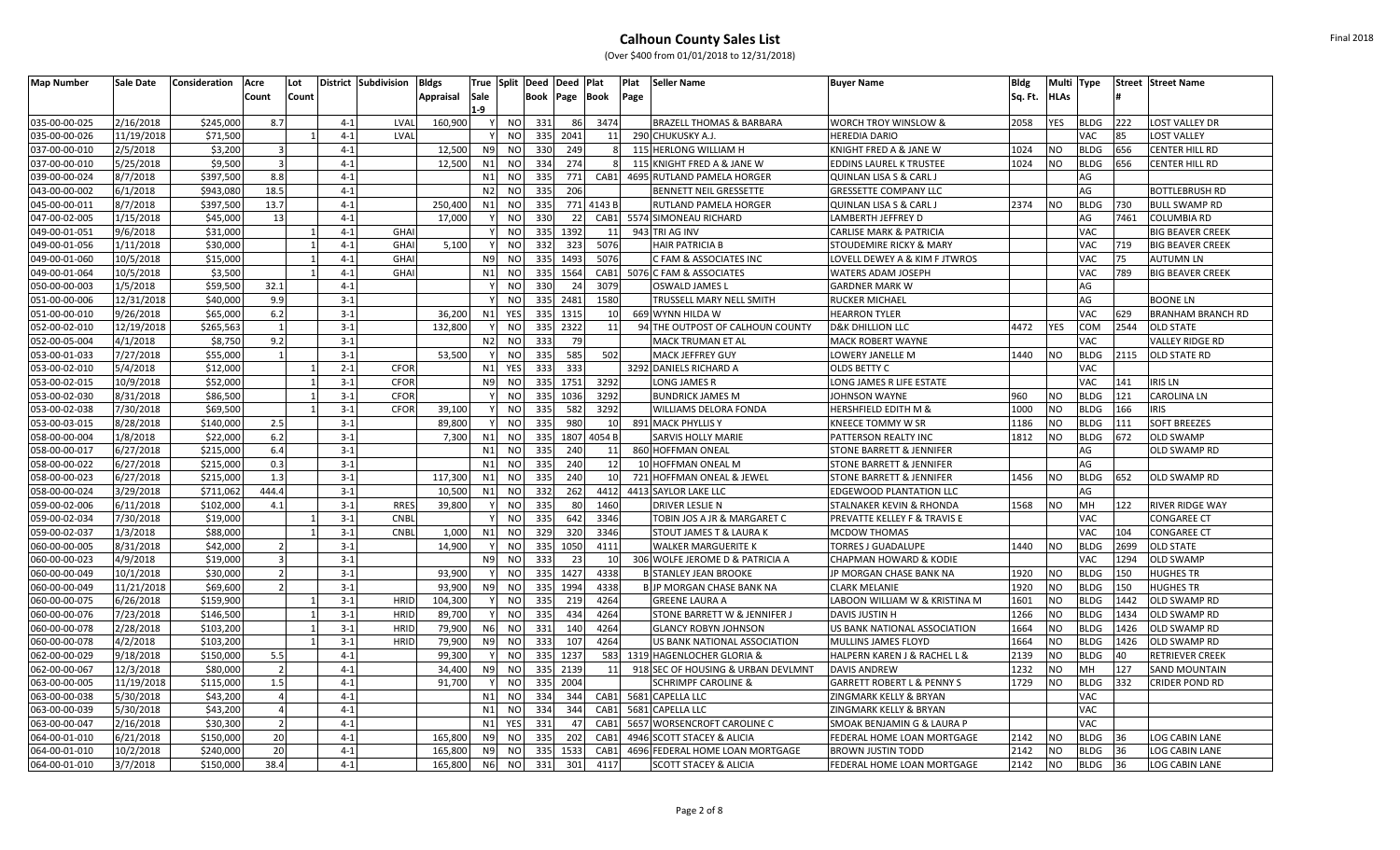| <b>Map Number</b> | Sale Date  | Consideration | Acre  | Lot   |         | District Subdivision | <b>Bldgs</b> | True Split Deed |                |             | <b>Deed</b> | Plat        | Plat<br>Seller Name                 | <b>Buyer Name</b>                       | <b>Bldg</b> |             | Multi Type  |          | <b>Street Street Name</b> |
|-------------------|------------|---------------|-------|-------|---------|----------------------|--------------|-----------------|----------------|-------------|-------------|-------------|-------------------------------------|-----------------------------------------|-------------|-------------|-------------|----------|---------------------------|
|                   |            |               | Count | Count |         |                      | Appraisal    | Sale            |                | <b>Book</b> | Page        | <b>Book</b> | Page                                |                                         | Sq. Ft.     | <b>HLAs</b> |             | <b>H</b> |                           |
|                   |            |               |       |       |         |                      |              | 1-9             |                |             |             |             |                                     |                                         |             |             |             |          |                           |
| 064-00-02-062     | 2/5/2018   | \$500         |       |       | $4 - 1$ | <b>DOOL</b>          |              | <b>N9</b>       | NO             | 330         | 247         | 3496        | <b>DOOLEY ROBERT S</b>              | PELZER ANDREW & ANDREA                  |             |             | VAC         |          | <b>HOWELL LN</b>          |
| 065-00-00-034     | 10/31/2018 | \$181,000     | 4.7   |       | $4 - 1$ |                      | 165,800      |                 | NO.            | 335         | 1796        | 11          | 968 PLAYER ALMON M                  | <b>BROWDER MATTHEW S</b>                | 2418        | NO.         | <b>BLDG</b> | 1099     | <b>SUNNY PLAIN</b>        |
| 065-00-00-064     | 7/2/2018   | \$258,295     |       |       | $4 - 1$ |                      | 190,800      |                 | <b>NO</b>      | 335         | 309         | CAB1        | 4607 O'TOOLE DEBORAH A              | STROMAN CONSTANCE V                     | 2474        | VO          | <b>BLDG</b> | 1063     | <b>SUNNY PLAIN RD</b>     |
| 066-00-03-048     | 5/4/2018   | \$12,000      | 1.3   |       | $4 - 1$ |                      |              | N <sub>1</sub>  | <b>YES</b>     | 334         | 43          | CAB1        | 5676 HOFFMAN BOBBY I                | <b>REID FELICIA M</b>                   |             |             | VAC         |          |                           |
| 067-00-00-107     | 8/31/2018  | \$33,000      | 11    |       | $4 - 1$ |                      |              | N <sub>1</sub>  | <b>YES</b>     | 335         | 1421        | CAB1        | 5722 WRIGHT BERNIE L                | BETHELHEM UNITED MTDIST CHURCH          |             |             | AG          |          |                           |
| 068-00-00-006     | 4/4/2018   | \$567,000     | 98.6  |       | $4 - 1$ |                      | 2,700        | N <sub>1</sub>  |                | NO 332A     | 295         | 2532        | DEFELICE LOUIS EMILE ET AL          | <b>MCMAHAN JOHNNY B</b>                 |             |             | AG          | 1366     | <b>MURPH MILL</b>         |
| 068-00-00-071     | 1/26/2018  | \$191,000     | 1.5   |       | $4 - 1$ |                      | 140,900      |                 | <b>NO</b>      | 330         | 184         | 11          | 841 FAUST JOHN M &                  | HAIR DEANA M & ANTHONY JTWROS           | 2100        | NO          | <b>BLDG</b> | 1471     | <b>MURPH MILL RD</b>      |
| 068-00-00-072     | 6/29/2018  | \$283,500     | 6.4   |       | $4 - 1$ |                      | 190,400      |                 | <b>NO</b>      | 335         | 256         | CAB1        | 4725 WILLIAMS FRED EARL JR &        | <b>FOUTZ KIRK R &amp; BLAIRE G</b>      | 1960        | NO.         | <b>BLDG</b> | 176      | WHITE OAKS CIRCLE         |
| 068-00-00-074     | 4/4/2018   | \$567,000     | 1.8   |       | $4 - 1$ |                      | 274,300      |                 | <b>NO</b>      | 332         | 295         | 2532        | 4885 DEFELICE LOUIS FMILE ET AL     | <b>MCMAHAN JOHNNY B</b>                 | 4254        | NO.         | <b>BLDG</b> | 1366     | <b>MURPH MILL</b>         |
| 068-00-00-076     | 4/4/2018   | \$218,970     | 87.6  |       | $4 - 1$ |                      |              | N1              | YES            | 332         | 298         | 2653        | DEFELICE LOUIS EMILE ET AL          | MIXON FAMILY INVESTMENTS LLC            |             |             | AG          |          |                           |
| 069-00-01-068     | 1/30/2018  | \$98,000      |       |       | $4 - 1$ |                      |              | N <sub>9</sub>  | YES            | 330         | 263         | 11          | 699 CARSON THOMAS D                 | TOBON CARLOS A & BLANCA C               |             |             | VAC         | 236      | <b>SWEETWATER RD</b>      |
| 069-00-01-072     | 5/19/2018  | \$9,950       |       |       | $4 - 1$ | <b>MYER</b>          |              |                 | <b>NO</b>      | 335         | 2496        | 11          | 709 WHATLEY DOTTIE A                | HALLMAN DOROTHY A                       |             |             | VAC         | 266      | SWEETWATER                |
| 069-00-02-025     | 5/3/2018   | \$30,000      |       |       | $4 - 1$ | <b>LKWY</b>          | 116.200      | N1              | <b>NO</b>      | 333         | 323         | 802         | <b>EDWARDS JENNIFER S</b>           | BENNETT MICHAEL SHANNON JR              | 3850        | NO.         | <b>BLDG</b> | 143      | <b>CYPRESS LN</b>         |
| 069-00-02-028     | 3/15/2018  | \$5,000       |       |       | $4 - 1$ | <b>LKWY</b>          |              | N1              | <b>NO</b>      | 332         | 28          | 802         | SANDIFER THOMAS & KRYSTAL           | PEZZOTTI ANTHONY & MARCIA               |             |             | <b>VAC</b>  | 119      | <b>CYPRESS LN</b>         |
| 069-00-02-034     | 11/27/2018 | \$4,500       |       |       | $4 - 1$ | <b>LKWY</b>          |              |                 | <sub>NO</sub>  | 335         | 2067        | 802         | YON-CHUKWUKA ADELINE P              | <b>HAYGOOD ROBERT</b>                   |             |             | VAC         | 132      | <b>CYPRESS</b>            |
| 069-00-03-003     | 8/17/2018  | \$52,000      |       |       | $4 - 1$ | GOLD                 | 46,500       | Y1              | NO             | 335         | 865         | 10          | 213 GOLDEN MICHAEL J ET AL          | DOUGAL KEVIN GERALD                     | 912         | NO.         | <b>BLDG</b> | 312      | SWEETWATER                |
| 070-00-02-013     | 3/2/2018   | \$1,500       |       |       | $4 - 1$ | GDPL                 |              | N1              | <b>NO</b>      | 331         | 194         | 38          | DAEDALIAN FARMS LLC                 | LIMITLESS HOME CONNECTIONS LLC          |             |             | VAC         |          | PINEVIEW LN               |
| 070-00-02-085     | 2/12/2018  | \$400         |       |       | $4 - 1$ | PERR                 |              | N <sub>9</sub>  | NO.            | 330         |             | 331 3834 B  | MUSTAFA RUSHANAH J                  | TRI AG INV LLC                          |             |             | VAC         | 14       | <b>TIMBER LN</b>          |
| 070-00-03-019     | 6/18/2018  | \$60,000      | 7.7   |       | $4 - 1$ |                      |              | N <sub>9</sub>  | <b>NO</b>      | 335         | 2096        |             | MASTER IN EQUITY 2016CP3800385      | <b>COULTER MARIETTA PR OF ESTATE</b>    |             |             | AG          |          |                           |
| 072-00-00-046     | 7/17/2018  | \$3,500       |       |       | $4 - 1$ |                      |              | N <sub>1</sub>  | <b>NO</b>      | 335         | 405         |             | TRI-AIG INVESTMENT LLC              | JACKSON JIM EUGENE & TAMMY SUE          |             |             | VAC         |          | <b>STEWART</b>            |
| 073-00-01-014     | 4/18/2018  | \$686,000     | 1.4   |       | $4 - 1$ |                      | 69,500       | N <sub>1</sub>  | N <sub>O</sub> | 333         | 148         | CAB1        | 5669 BRABHAM OIL CO INC             | <b>ENMARK STATIONS INC</b>              | 1740        |             | COM         | 6009     | <b>COLUMBIA RD</b>        |
| 073-00-02-047     | 8/20/2018  | \$20,000      |       |       | $4 - 1$ | <b>DRRD</b>          | 111,600      | N <sub>6</sub>  | <b>NO</b>      | 335         | 1701        | CAB1        | 5212 CALHOUN CNTY MASTER IN EQUITY  | <b>USDA RHS</b>                         | 1660        | NO          | <b>BLDG</b> | 58       | <b>DEER RIDGE</b>         |
| 073-00-03-004     | 3/15/2018  | \$400         |       |       | $4 - 1$ | <b>RILY</b>          |              | N <sub>9</sub>  | <sub>NO</sub>  | 331         | 311         | 683         | <b>SAMUELS LUCILLE</b>              | TRI AG INV LLC                          |             |             | VAC         |          | <b>WATERVIEW RD</b>       |
| 073-00-04-003     | 2/20/2018  | \$35,000      |       |       | $4 - 1$ | <b>DRAC</b>          | 1,500        | N <sub>9</sub>  | <b>NO</b>      | 332         | 343         | 2374        | CITIFINANCIAL SERVICING LLC         | <b>HUGHES STEVEN</b>                    |             |             | VAC         | 27       | <b>WILSON AVE</b>         |
| 073-00-04-026     | 3/21/2018  | \$18,000      |       |       | $4 - 1$ | <b>DRAC</b>          |              | N1              | <b>NO</b>      | 332         | 127         | 2883        | <b>BOWEN DONALD W</b>               | <b>CARR ROBERT E</b>                    |             |             | VAC         |          | <b>GREENWING LN</b>       |
| 073-00-04-027     | 3/21/2018  | \$18,000      |       |       | $4 - 1$ | <b>DRAC</b>          |              | N1              | <b>NO</b>      | 332         | 127         | 2883        | <b>BOWEN DONALD W</b>               | <b>CARR ROBERT E</b>                    |             |             | VAC         | 155      | GREENWING                 |
| 074-00-02-027     | 6/4/2018   | \$30,000      |       |       | $4 - 1$ | PNWD                 | 27,000       | N9              | <b>NO</b>      | 335         | 291         | 3229        | <b>SEXTON FLORAY ESTATE OF</b>      | HAYNES JERRELL & NANCY                  |             |             | VAC         | 107      | SPEEDWAY CT               |
| 074-00-03-003     | 6/1/2018   | \$943,080     | 71.2  |       | $4 - 1$ |                      |              | N <sub>2</sub>  | <b>NO</b>      | 335         | 206         |             | BENNETT GRESSETTE NEIL              | <b>GRESSETTE TATUM M III ET AL</b>      |             |             | AG          |          |                           |
| 077-00-02-036     | 8/8/2018   | \$9,500       |       |       | $4 - 1$ | SUNY                 |              | N <sub>1</sub>  | <b>NO</b>      | 335         | 1991        |             | TRI-AG INVESTMENT LLC               | WHITAKER NEKEISHA &                     |             |             | VAC         |          |                           |
| 077-00-02-056     | 3/20/2018  | \$6,000       |       |       | $4 - 1$ | SUNY                 |              | N <sub>1</sub>  | N <sub>O</sub> | 332         |             | 91 3476A    | <b>BASS EVELYN</b>                  | <b>BARNETTE HEZEKIAH</b>                |             |             | VAC         |          |                           |
| 077-00-04-007     | 3/23/2018  | \$2.500       |       |       | $4 - 1$ | <b>SUNY</b>          |              | N <sub>6</sub>  | <b>NO</b>      | 333         | 10          | 12          | 17 SCOTT MARIE                      | VANDERBILT MORTGAGE & FINANCE           |             |             | <b>VAC</b>  | 223      | <b>SUGAR MAPLE</b>        |
| 077-00-04-067     | 8/20/2018  | \$12,000      |       |       | $4 - 1$ | SUNY                 |              | <b>N8</b>       | NO             | 335         | 963         |             | JOHN & ANN OFARRELL LLC             | <b>SCOTT ZONIA G</b>                    |             |             | VAC         | 204      | <b>DAYLILY</b>            |
| 077-00-04-097     | 10/15/2018 | \$7,000       |       |       | $4 - 1$ | SUNY                 |              |                 | NO.            | 335         | 1530        |             | R & O ENTERPRISE                    | ROBINSON DARYL & SHARMANE               |             |             | VAC         |          |                           |
| 078-00-01-027     | 6/28/2018  | \$122,500     | 13    |       | $4 - 1$ |                      |              | N <sub>1</sub>  | <b>NO</b>      | 335         | 271         | 11          | 378 POUND SHAWN T & MICHELLE R      | MILLER PAUL & AMANDA                    |             |             | AG          | 528      | <b>SUNNY PLAIN</b>        |
| 078-00-01-029     | 6/28/2018  | \$122,500     |       |       | $4 - 1$ |                      | 25,700       | N1              | <b>NO</b>      | 335         | 271         | CAB1        | 4597 POUND SHAWN T & MICHELLE R     | MILLER PAUL & AMANDA                    | 1944        | NO          | MH          | 784      | <b>CRIDER POND</b>        |
| 079-00-02-007     | 2/1/2018   | \$8,000       |       |       | $4 - 1$ | <b>TOWR</b>          |              | N <sub>9</sub>  | <b>NO</b>      | 330         | 237         | 3218        | <b>EHLER FRED JAMES</b>             | WILHITE JEFFREY E & DEBRA E             |             |             | VAC         | 4054     | <b>OLD STATE RD</b>       |
| 081-00-00-025     | 7/31/2018  | \$66,285      | 44.2  |       | $2 - 1$ |                      |              | N <sub>1</sub>  | <b>YES</b>     | 335         | 798         | CAB1        | 5708 HUFFMAN MEREDITH A             | <b>OSWALD JAMES I</b>                   |             |             | AG          |          |                           |
| 081-00-00-026     | 11/2/2018  | \$37,500      | 25    |       | $4 - 1$ |                      |              | N <sub>1</sub>  | YES            | 335         | 2339        | CAB1        | 5732 HUFFMAN MEREDITH A             | <b>OSWALD JAMES L</b>                   |             |             | AG          |          |                           |
| 083-00-00-015     | 1/25/2018  | \$75,000      |       |       | $3 - 1$ | <b>DICK</b>          | 3,300        |                 | <b>NO</b>      | 330         | 190         | 3497        | <b>B DAVIS GRETA M</b>              | TOBEN JOSEPH A JR &                     |             |             | VAC         |          |                           |
| 087-00-00-009     | 11/8/2018  | \$8.000       | 1.2   |       | $4 - 1$ |                      |              | N <sub>9</sub>  | NO             | 335         | 1936        | 11          | 371 POUND GLENN E & SUNNIE GAIL M   | <b>CHAVIS SAMSON CORBIN</b>             |             |             | VAC         |          |                           |
| 088-00-00-004     | 5/16/2018  | \$37,000      | 24.5  |       | $4 - 1$ |                      |              | N <sub>9</sub>  | NO             | 334         | 261         | 661         | CRIDER TERRI J & RICKY L            | <b>CRIDER TERRIJ &amp;</b>              |             |             | AG          | 528      | <b>GREAT CIRCLE</b>       |
| 088-00-00-024     | 5/16/2018  | \$37,000      | 4.2   |       | $4 - 1$ |                      | 5,300        | N <sub>1</sub>  | <b>YES</b>     | 334         | 261         | 2173        | CRIDER RICKY L                      | <b>DAEDALIAN FARMS</b>                  |             |             | VAC         | 560      | <b>GREAT CIRCLE</b>       |
| 091-00-00-009     | 6/1/2018   | \$943,080     | 66.6  |       | $4 - 1$ |                      |              | N <sub>2</sub>  | NO             | 335         | 206         | 1336        | BENNETT GRESSETTE NEIL              | <b>GRESSETTE TATUM M III ET AL</b>      |             |             | AG          |          |                           |
| 091-00-00-063     | 10/17/2018 | \$5,000       | 2.2   |       | $4 - 1$ |                      |              | N <sub>9</sub>  | <b>NO</b>      | 335         | 1663        | 3741 A      | <b>MILLER DAVID T</b>               | MATTINGLY CHRISTOPHER W. &              |             |             | VAC         | 270      | <b>HAMMOND CROSS</b>      |
| 093-00-01-012     | 5/8/2018   | \$65,000      | 1     |       | $4 - 1$ |                      | 48,600       |                 | NO             | 334         | 205         | 2342        | TRI-AG INVESTMENTS                  | <b>BROWN STEPHON S &amp; LUCRETIA A</b> | 1782        | NO          | <b>BLDG</b> | 19       | LEAPFROG                  |
| 093-00-01-030     | 11/13/2018 | \$239,000     | 5     |       | $4 - 1$ |                      | 92,000       |                 | <b>YES</b>     | 335         | 1980        |             | CAB1 5727 CREEKMORE KENNETH L & V V | <b>FARRELL JOHN F &amp;</b>             | 1879        | NO.         | <b>BLDG</b> | 1172     | <b>CAW CAW</b>            |
| 095-00-00-006     | 6/1/2018   | \$943,080     | 114   |       | $4 - 1$ |                      |              | N <sub>2</sub>  | <b>NO</b>      | 334         | 269         |             | BENNETT GRESSETTE NEIL              | GRESSETTE TATUM M III ET AL             |             |             | AG          |          |                           |
| 095-00-00-021     | 6/1/2018   | \$943,080     | 10    |       | $4 - 1$ |                      |              | N <sub>2</sub>  | NO             | 335         | 206         |             | <b>BENNETT GRESSETTE NEIL</b>       | <b>GRESSETTE TATUM M III ET AL</b>      |             |             | AG          |          |                           |
|                   |            |               |       |       |         |                      |              |                 |                |             |             |             |                                     |                                         |             |             |             |          |                           |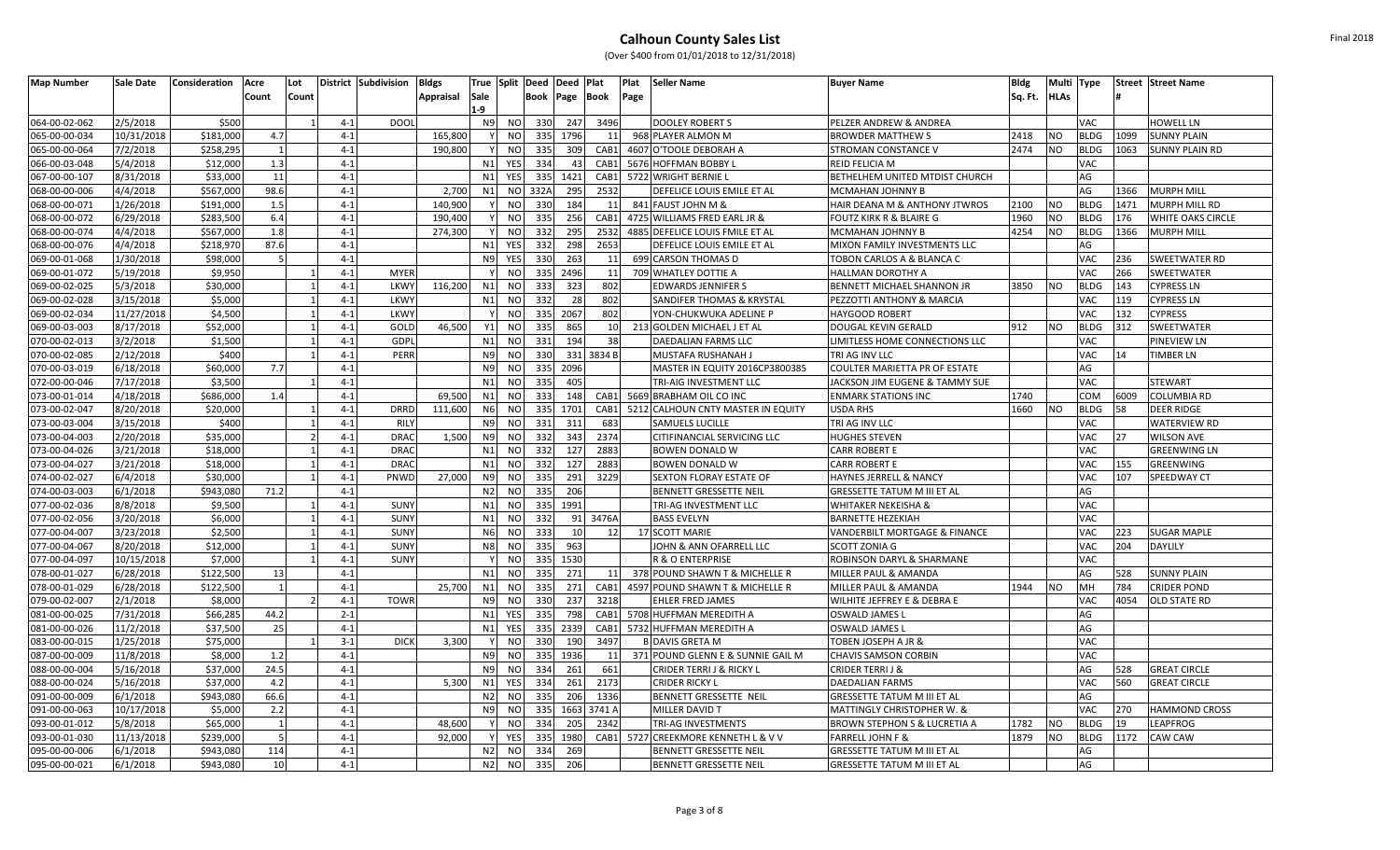| <b>Map Number</b> | Sale Date  | Consideration | Acre  | Lot   |         | District Subdivision | <b>Bldgs</b> | True Split Deed |                |             | <b>Deed</b> | Plat        | Plat<br>Seller Name                | <b>Buyer Name</b>                       | <b>Bldg</b> | Multi Type  |             |      | <b>Street Street Name</b> |
|-------------------|------------|---------------|-------|-------|---------|----------------------|--------------|-----------------|----------------|-------------|-------------|-------------|------------------------------------|-----------------------------------------|-------------|-------------|-------------|------|---------------------------|
|                   |            |               | Count | Count |         |                      | Appraisal    | Sale            |                | <b>Book</b> | Page        | <b>Book</b> | Page                               |                                         | Sq. Ft.     | <b>HLAs</b> |             |      |                           |
|                   |            |               |       |       |         |                      |              | 1-9             |                |             |             |             |                                    |                                         |             |             |             |      |                           |
| 095-00-00-022     | 6/1/2018   | \$943,080     | 15    |       | $4 - 1$ |                      |              | N <sub>2</sub>  | NO             | 335         | 206         |             | <b>BENNETT NEIL GRESSETTE</b>      | <b>GRESSETTE COMPANY LLC</b>            |             |             | AG          |      |                           |
| 095-00-00-050     | 5/11/2018  | \$3,000       | 0.7   |       | $4 - 1$ |                      | 94,800       | N <sub>6</sub>  | <b>NO</b>      | 334         | 192         | 11          | 940 MCKAY DAVID                    | LAKEVIEW LOAN SERVICING LLC             | 1536        | NO.         | <b>BLDG</b> | 151  | <b>GUINYARD</b>           |
| 096-00-00-019     | 8/24/2018  | \$92,000      | 0.7   |       | $4 - 1$ |                      |              |                 | NO.            | 335         | 944         | 4614        | HAIR WILLIAM D & MEREDITH F        | LEE EDWARD C III                        | 1096        | NΟ          | <b>BLDG</b> | 889  | <b>BURKE RD</b>           |
| 096-00-00-067     | 9/27/2018  | \$220,000     | 70.8  |       | $4 - 1$ |                      | 3,300        |                 | <b>NO</b>      | 335         | 1339        | 4066        | A STURKIE BRIAN P                  | MATTINGLY CHRISTOPHER W &               | 288         | NO          | <b>BLDG</b> | 207  | GOLDFINCH                 |
| 099-00-01-003     | 6/15/2018  | \$35,000      | 24.2  |       | $4 - 1$ |                      |              | N1              | <b>NO</b>      | 335         | 456         |             | PARKER HELEN D                     | <b>GATES ROY</b>                        |             |             | AG          | 291  | HAILEY                    |
| 099-00-01-018     | 4/20/2018  | \$60,000      |       |       | $4 - 1$ |                      | 42,300       |                 | <sub>NO</sub>  | 333         | 146         | 4801        | <b>GATES ROY</b>                   | <b>SMITH LUCAS R &amp;</b>              | 1101        | NO.         | <b>BLDG</b> | 130  | HAILEY                    |
| 099-00-01-057     | 8/24/2018  | \$14,950      | 2.6   |       | $4 - 1$ | GREN                 |              |                 | <b>NO</b>      | 335         | 1714        | CAB1        | 4741 DETWEILLER JJ ENT INC         | <b>GARRICK TIMOTHY S</b>                |             |             | VAC         |      |                           |
| 099-00-02-058     | 4/24/2018  | \$24,900      | 2.6   |       | $4 - 1$ | GREN                 | 500          |                 | NO             | 334         | 280         | 4741        | 4744 AFNOCO LLC                    | JONES CHARLES SR & MARY W               |             |             | VAC         |      |                           |
| 100-00-00-076     | 5/3/2018   | \$67.496      | 26    |       | $4 - 1$ |                      |              | N1              | <b>YES</b>     | 333         | 331         | CAB1        | 5674 FERYUS MARSHA ANN             | <b>INABINET DELBERT CROOK</b>           |             |             | AG          |      |                           |
| 102-00-00-021     | 3/29/2018  | \$189,900     | 6.7   |       | $4 - 1$ |                      | 257,700      | N <sub>9</sub>  | NO             | 332         | 291         | 2522B       | FEDERAL NATIONAL MORTGAGE ASSO     | <b>TROUTMAN SHARON</b>                  | 4637        | <b>YES</b>  | <b>BLDG</b> | 5652 | <b>OLD STATE</b>          |
| 103-00-00-033     | 3/28/2018  | \$304,500     |       |       | $4 - 1$ | <b>HOUS</b>          | 194,700      |                 | NO             | 332         | 286         | 10          | 169 MCCORMACK KENDALL & PATTY S    | <b>WALKER BRIAN C &amp; WENDY R</b>     | 2582        | NΟ          | <b>BLDG</b> | 113  | EDGEWOOD DR               |
| 103-00-00-037     | 5/10/2018  | \$68,950      | 39.4  |       | $4 - 1$ |                      |              | N <sub>9</sub>  | <b>NO</b>      | 334         | 181         | 3434        | <b>HICKLIN ROBERT H JR</b>         | GIBBS JAMES A & ELIZABETH               |             |             | AG          | 295  | DOODLE HILL RD            |
| 104-00-02-007     | 3/9/2018   | \$6,200       |       |       | $4 - 1$ | <b>BKHL</b>          |              |                 | <b>NO</b>      | 331         | 267         | 3755/       | 3756 NET PROPERTIES LLC            | STALEY ELIZABETH A & ANISA              |             |             | <b>VAC</b>  |      |                           |
| 104-00-02-058     | 12/18/2018 | \$7,000       |       |       | $4 - 1$ | <b>BKHL</b>          |              | N1              | <b>NO</b>      | 335         | 2282        | 3533        | VERNON E D                         | CARRILLO JOSE TAMAYO                    |             |             | <b>VAC</b>  |      |                           |
| 104-00-02-059     | 12/18/2018 | \$7,000       |       |       | $4 - 1$ | <b>BKHL</b>          |              | N <sub>1</sub>  | <sub>NO</sub>  | 335         | 2282        | 3533        | <b>VERNON E D</b>                  | CARRILLO JOSE TAMAYO                    |             |             | VAC         |      |                           |
| 104-00-02-075     | 11/15/2018 | \$7,600       |       |       | $4 - 1$ | <b>BKHL</b>          |              |                 | <b>NO</b>      | 335         | 1971        | 3755        | <b>MCDONALD EDITH F</b>            | <b>BURNETT DANNY &amp; DIANA</b>        |             |             | VAC         | 191  | <b>LADY ASHLEY</b>        |
| 104-00-02-076     | 3/12/2018  | \$3,000       |       |       | $4 - 1$ | <b>BKHL</b>          |              |                 | NO             | 331         | 286         | 3533        | <b>R&amp;O ENTERPRISES</b>         | <b>BURNETT DIANA &amp; DANNY</b>        |             |             | VAC         |      |                           |
| 104-00-02-125     | 5/24/2018  | \$156,000     | 4.8   |       | $4 - 1$ | <b>BKHL</b>          | 142,700      |                 | <b>NO</b>      | 335         | 17          | 3533        | <b>BARRIER RONNIE JAMES</b>        | ANTILL ROBERT & REBECCA JTWROS          | 1960        | <b>NO</b>   | <b>BLDG</b> | 130  | <b>HUNTERS TRACE RD</b>   |
| 104-00-02-129     | 5/24/2018  | \$156,000     |       |       | $4 - 1$ | <b>BKHL</b>          |              | N1              | NO             | 335         | 17          | 3533        | <b>BARRIER RONNIE JAMES</b>        | ANTILL ROBERT & REBECCA JTWROS          |             |             | VAC         |      |                           |
| 104-00-04-036     | 4/19/2018  | \$7,500       |       |       | $4 - 1$ | <b>PLAK</b>          |              | N <sub>1</sub>  | <b>NO</b>      | 333         | 164         | 484         | WEATHERFORD PAUL G                 | MCALHANEY JODY A & TODD A               |             |             | VAC         |      | <b>PIONEER</b>            |
| 104-00-04-040     | 11/9/2018  | \$12,000      |       |       | $4 - 1$ | <b>PLAK</b>          |              |                 | N <sub>O</sub> | 335         | 1952        | 481         | <b>HILTON DONALD F</b>             | <b>TURNER DONALD</b>                    |             |             | VAC         |      | <b>PIONEER</b>            |
| 106-00-01-018     | 1/26/2018  | \$145,000     |       |       | $4 - 1$ | <b>HVHT</b>          | 96,700       |                 | <sub>NO</sub>  | 330         | 196         | 500         | <b>MACK ELIZABETH</b>              | <b>SPENCE COURTNEY</b>                  | 2224        | NO.         | <b>BLDG</b> | 103  | <b>HICKORY RD</b>         |
| 106-00-02-038     | 3/2/2018   | \$473.000     | 15.9  |       | $4 - 1$ |                      | 346,200      |                 | <sub>NO</sub>  | 331         | 307         |             | CAB1 5371 WISE NICHOLAS CODY       | RABON JOSHUA & LACEY JTWROS             | 3810        | NO.         | <b>BLDG</b> | 913  | <b>OLD BELLEVILLE</b>     |
| 112-00-00-002     | 2/2/2018   | \$100,000     | 64.7  |       | $4 - 1$ |                      | 93,800       | N <sub>2</sub>  | NO             | 331         | 129         |             | JONES MARGARET ANGELA              | <b>FOGLE MARLA MORRIS &amp;</b>         | 2248        | NO          | <b>BLDG</b> | 288  | <b>DOLIN HILL LN</b>      |
| 117-00-01-027     | 8/27/2018  | \$12,000      |       |       | $4 - 1$ | <b>RGLK</b>          | 1,000        |                 | <b>NO</b>      | 335         | 908         | 582         | HOWARD KAREN D                     | CONNOR PATRICK M & CAROLYN H            |             |             | VAC         | 1144 | CALHOUN                   |
| 118-00-00-044     | 11/15/2018 | \$5,000       | 0.6   |       | $4 - 1$ |                      |              |                 | YES            | 335         | 2129        | CAB1        | 5729 CARROLL HENRY I               | OWENS MICHELLE L & TREMAIN              |             |             | VAC         |      |                           |
| 118-06-01-003     | 4/10/2018  | \$28,000      |       |       | $4 - 1$ | <b>CWPH</b>          | 34,400       | N7              | NO.            | 333         | 120         |             | 416 JOYNER SHIRLEY ET AL           | <b>ELLIS TIMOTHY O &amp;</b>            | 936         | NO          | <b>BLDG</b> | 125  | <b>CARROLL BLVD</b>       |
| 118-08-06-006     | 5/21/2018  | \$9,500       |       |       | $4 - 1$ |                      |              |                 | <b>NO</b>      | 334         | 226         |             | 112 TOMLINSON VICKIE C             | <b>BRUNSON ROGER</b>                    |             |             | VAC         |      |                           |
| 118-09-01-002     | 4/2/2018   | \$2,500       |       |       | $4 - 1$ |                      |              | <b>N9</b>       | <b>NO</b>      | 332         | 340         |             | WASHINGTON GEORGE I L              | HODGES GEORGE KEVIN                     |             |             | VAC         |      |                           |
| 118-09-01-010     | 2/9/2018   | \$26,000      |       |       | $2 - 1$ |                      |              | N <sub>1</sub>  | <b>NO</b>      | 331         | 12          | 11          | 2 WOOD WILLIAM D TRUSTEE           | <b>WEBB CARROLL TRAINING CENTER</b>     |             |             | VAC         |      |                           |
| 118-09-01-011     | 2/9/2018   | \$26,000      |       |       | $2 - 1$ |                      | 48.000       | N1              | NO.            | 331         | 12          | 11          | 2 WOOD WILLIAM TRUSTEE             | <b>WEBB CARROLL TRAINING CENTER</b>     | 1575        | NO.         | <b>BLDG</b> | 924  | <b>BRIDGE ST</b>          |
| 118-09-09-023     | 2/12/2018  | \$5,500       |       |       | $2 - 1$ |                      | 38,900       | <b>N9</b>       | NO             | 330         | 333         | 11          | RANDOLPH GLADYS ET AL              | <b>CHARLEY JABARI &amp; DESIE</b>       | 1040        | NO          | <b>BLDG</b> | 103  | <b>CIRCLE DR</b>          |
| 118-09-09-023     | 4/30/2018  | \$6,270       |       |       | $2 - 1$ |                      | 38,900       | N1              | NO             | 333         | 303         |             | CHARLEY JABARI & DESIE             | PARKER SHEMIKA LATRELLE                 | 1040        | NO.         | <b>BLDG</b> | 103  | <b>CIRCLE DR</b>          |
| 118-09-11-004     | 8/17/2018  | \$2,000       |       |       | $2 - 1$ |                      |              | N <sub>9</sub>  | NO.            | 335         | 1019        |             | 129 FIELDS MONROE & KEYSHA JR      | <b>TURKVAN STEVE SR</b>                 |             |             | VAC         | 102  | SYCAMORE                  |
| 118-10-04-009     | 2/12/2018  | \$3,000       |       |       | $2 - 1$ |                      | 27,100       | N9              | <b>NO</b>      | 330         | 335         |             | COLTER ROOSEVELT JR                | <b>DUDLEY KENNETH B</b>                 | 851         | ΝO          | <b>BLDG</b> | 314  | <b>FAIR ST</b>            |
| 118-10-07-013     | 2/14/2018  | \$460         |       |       | $2 - 1$ |                      |              | N <sub>9</sub>  | <b>NO</b>      | 330         | 337         |             | HILL MARION & YOLANDA              | HOME PLACE POND LLC                     |             |             | VAC         |      |                           |
| 118-10-10-005     | 11/14/2018 | \$1,800       |       |       | $2 - 1$ |                      |              |                 | <sub>NO</sub>  | 335         | 1968        |             | <b>GOVAN FRANK</b>                 | <b>KELLER ROSEMARY</b>                  |             |             | VAC         |      | KELLER                    |
| 118-13-01-009     | 6/4/2018   | \$109,000     |       |       | $2 - 1$ |                      | 115,800      |                 | <b>NO</b>      | 335         | 69          |             | 136 CARN TIMOTHY B                 | THOMAS DANNIE EUGENE JR                 | 1832        | NO.         | <b>BLDG</b> | 111  | <b>RUCKER DR</b>          |
| 118-13-05-003     | 11/30/2018 | \$71,475      |       |       | $2 - 1$ |                      | 41,200       |                 | <b>NO</b>      | 335         | 2122        | 11          | 216 ANTLEY GREG H                  | <b>PARKER JAMES S II</b>                | 1078        | NO.         | <b>BLDG</b> | 310  | <b>BUTLER</b>             |
| 118-13-05-010     | 6/4/2018   | \$80,000      |       |       | $2 - 1$ |                      | 41,700       |                 | <b>NO</b>      | 335         | 72          | 4026        | <b>B ASSOCIATED RENOVATORS LLC</b> | <b>QUATTLEBAUM RODGER C &amp;</b>       | 981         | NO.         | <b>BLDG</b> | 302  | <b>DUDLEY</b>             |
| 118-14-03-003     | 7/13/2018  | \$139,000     |       |       | $2 - 1$ |                      | 111,900      |                 | <sub>NO</sub>  | 335         | 424         | 10          | 170 COVINGTON BRIAN MARSHALL       | WILSON WILLIAM H IV                     | 2422        | NO.         | <b>BLDG</b> | 108  | <b>DANTZLER ST</b>        |
| 118-14-03-007     | 7/12/2018  | \$168,000     |       |       | $2 - 1$ |                      | 123,400      |                 | <b>NO</b>      | 335         | 427         | 11          | 337 FRANTZ NANCY E                 | BARNES JAMES L & JUDITH M               | 2194        | NO          | <b>BLDG</b> | 212  | <b>AMAKER ST</b>          |
| 118-14-04-002     | 3/1/2018   | \$99,510      |       |       | $2 - 1$ |                      | 93,200       | <b>Y7</b>       | <b>NO</b>      | 331         | 246         | 10          | 141 MCLAUCHLIN MILDRED G           | <b>KURZ MATTHEW &amp; ROBIN</b>         | 2581        | NO.         | <b>BLDG</b> | 204  | <b>DANTZLER ST</b>        |
| 118-15-04-006     | 5/9/2018   | \$60,000      |       |       | $2 - 1$ |                      | 29,600       |                 | NO             | 334         | 92          |             | <b>HORTON VIRGINIA J</b>           | JEFFCOAT PERRY                          | 3744        |             | COM         | 1623 | <b>BRIDGE ST</b>          |
| 118-15-08-020     | 2/23/2018  | \$52.900      |       |       | $2 - 1$ |                      | 48,600       |                 | <sub>NO</sub>  | 331         | 294         |             | 114 US BANK NA TRUSTEE             | <b>HART PAUL E</b>                      | 984         | NO.         | <b>BLDG</b> | 104  | PARIS LANE                |
| 118-16-09-010     | 12/28/2018 | \$400         |       |       | $2 - 1$ |                      |              | N9              | NO             | 335         | 2387        |             | 82 PALMER MAGGIE H                 | <b>GREEN WILFORD SR &amp; HENRIETTA</b> |             |             | VAC         |      |                           |
| 118-16-10-013     | 10/16/2018 | \$4,000       |       |       | $2 - 1$ |                      |              |                 | <b>NO</b>      | 335         | 1559        |             | 92 ONEIL BERNICE                   | WOODS LELIA R ET AL                     |             |             | VAC         | 132  | <b>LOWER MULLER ST</b>    |
|                   |            |               |       |       | $2 - 0$ |                      |              |                 | NO             | 335         |             |             |                                    |                                         |             |             |             |      |                           |
| 119-00-00-007     | 6/1/2018   | \$943,080     | 222.5 |       |         |                      |              | N <sub>2</sub>  |                |             | 206         |             | <b>BENNETT NEIL GRESSETTE</b>      | <b>GRESSETTE COMPANY LLC</b>            |             |             | AG          | 33   | <b>ANTLEY SPRINGS DR</b>  |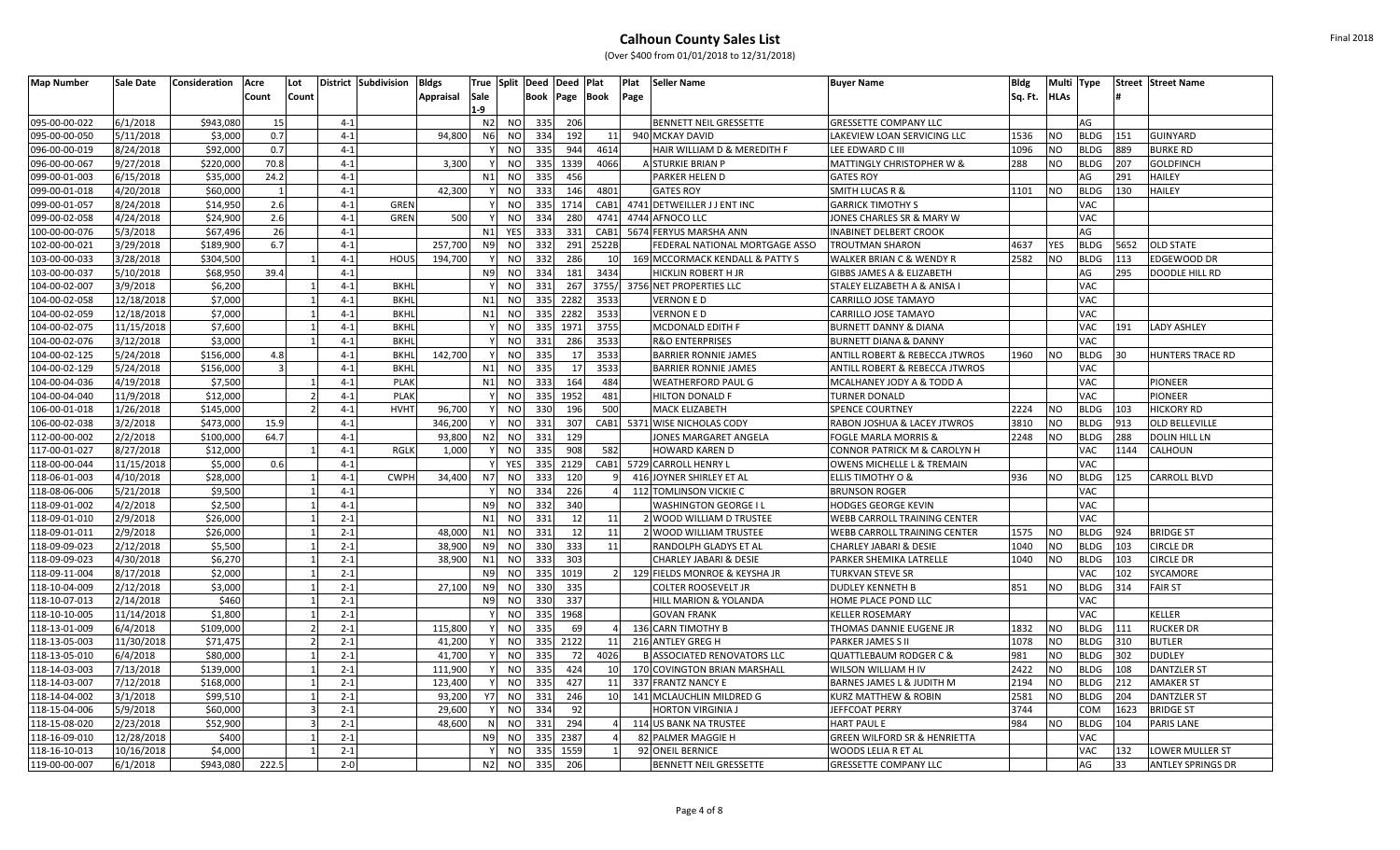| <b>Map Number</b> | Sale Date  | <b>Consideration</b> | Acre         | Lot   |         | District Subdivision | <b>Bldgs</b>     | True Split Deed |                |      | Deed Plat |                 | Plat<br>Seller Name                        | <b>Buyer Name</b>                      | <b>Bldg</b> |             | Multi Type  |      | <b>Street Street Name</b> |
|-------------------|------------|----------------------|--------------|-------|---------|----------------------|------------------|-----------------|----------------|------|-----------|-----------------|--------------------------------------------|----------------------------------------|-------------|-------------|-------------|------|---------------------------|
|                   |            |                      | Count        | Count |         |                      | <b>Appraisal</b> | Sale            |                | Book | Page      | <b>Book</b>     | Page                                       |                                        | Sq. Ft.     | <b>HLAs</b> |             |      |                           |
|                   |            |                      |              |       |         |                      |                  | 1-9             |                |      |           |                 |                                            |                                        |             |             |             |      |                           |
| 119-00-00-030     | 3/29/2018  | \$213,000            | 1.3          |       | $2 - 0$ |                      | 185,700          | Y               | NO.            | 332  | 234       | 2191            | <b>CROOK ANNES</b>                         | OBERHOLTZER J LINFORD &                | 2500        | <b>NO</b>   | <b>BLDG</b> | 509  | <b>RUCKER DR</b>          |
| 119-16-01-001     | 4/13/2018  | \$115,000            |              |       | $2 - 1$ | LEWS                 | 96,500           |                 | <b>NO</b>      | 335  | 481       |                 | 136 DUKE JOEL M                            | PACHECO CURTIS & STEPHANIE             | 2100        | <b>NO</b>   | <b>BLDG</b> | 203  | <b>RUCKER DR</b>          |
| 119-16-01-003     | 4/17/2018  | \$115,000            |              |       | $2 - 1$ | LEWS                 | 101,800          | $\mathsf{v}$    | <b>NO</b>      | 333  | 117       |                 | 136 ULMER SARAH W                          | RHANEY LEONARD L                       | 1712        | <b>NO</b>   | <b>BLDG</b> | 209  | <b>RUCKER</b>             |
| 119-16-02-002     | 12/7/2018  | \$138,000            |              |       | $2 - 1$ | LEWS                 | 105,800          |                 | <sub>NO</sub>  | 335  | 2193      |                 | 136 DUNNING ROBERT D JR                    | <b>GASTON MICHAEL R &amp; CONNIE R</b> | 1690        | <b>NO</b>   | <b>BLDG</b> | 313  | <b>RUCKER DR</b>          |
| 119-16-03-001     | 6/1/2018   | \$943,080            |              |       | $2 - 1$ | LEWS                 |                  | N <sub>2</sub>  | NO             | 335  | 206       | 33              | <b>BENNETT NEIL GRESSETTE</b>              | GRESSETTE COMPANY LLC                  |             |             | VAC         |      |                           |
| 119-16-03-004     | 6/1/2018   | \$943,080            |              |       | $2 - 1$ | LEWS                 |                  | N <sub>2</sub>  | <sub>NO</sub>  | 335  | 206       | 33              | <b>BENNETT NEIL GRESSETTE</b>              | <b>GRESSETTE COMPANY LLC</b>           |             |             | VAC         |      |                           |
| 119-16-04-002     | 10/8/2018  | \$35,000             |              |       | $2 - 1$ | LEWS                 | 82,100           | N1              | <sub>NO</sub>  | 335  | 1592      |                 | 136 HAKIM RUMSY H                          | CUTTINO AMBER N                        | 1428        | <b>NO</b>   | <b>BLDG</b> | 306  | <b>RUCKER</b>             |
| 119-16-04-008     | 1/5/2018   | \$60,000             |              |       | $2 - 1$ | LEWS                 | 77,100           | N <sub>9</sub>  | N <sub>O</sub> | 330  | 28        |                 | 136 DAVIS JEWELL R LIFE ESTATE             | SPIGNER DAVID R & SPIGNER              | 1400        | <b>NO</b>   | <b>BLDG</b> | 103  | <b>AZALEA DR</b>          |
| 119-16-04-008     | 12/19/2018 | \$60,000             |              |       | $2 - 1$ | LEWS                 | 77,100           | N <sub>2</sub>  | NO             | 335  | 2235      |                 | 136 SPGINER DAVID R & SPIGNER              | SPGINER DEAN                           | 1400        | <b>NO</b>   | <b>BLDG</b> | 103  | <b>AZALEA DR</b>          |
| 119-16-05-012     | 5/30/2018  | \$150,000            |              |       | $2 - 1$ | LEWS                 | 143,700          |                 | N <sub>O</sub> | 335  | 510       | 10              | 799 KEEZEL DENISE W                        | ADELMAN BENJAMIN C                     | 2375        | <b>NO</b>   | BLDG        | 508  | <b>RUCKER</b>             |
| 119-16-05-014     | 6/15/2018  | \$155,000            |              |       | $2 - 1$ | LEWS                 | 139,700          |                 | <b>NO</b>      | 335  | 93        | 33              | <b>GRUBBS P WAYNE</b>                      | GREENE IRVIN & ANNETTE D               | 2574        | <b>NO</b>   | <b>BLDG</b> | 514  | <b>RUCKER DR</b>          |
| 119-16-06-017     | 3/16/2018  | \$116,500            |              |       | $2 - 1$ |                      | 101,600          |                 | <b>YES</b>     | 331  | 119       | 11              | 746 SIKES LOIS B LIFE EST                  | HOOPER DAVID LEE & JOYCE T             | 1344        | <b>NO</b>   | <b>BLDG</b> | 114  | <b>RUCKER DR</b>          |
| 120-00-01-050     | 2/12/2018  | \$410                |              |       | $4 - 1$ | <b>JHGT</b>          |                  | N <sub>9</sub>  | <b>NO</b>      | 330  | 339       |                 | <b>MILLER ROOSEVELT</b>                    | <b>BOLEN CLINT TILMAN</b>              |             |             | VAC         |      |                           |
| 120-00-02-007     | 4/10/2018  | \$55,000             |              |       | $4 - 1$ |                      | 57,900           | N <sub>9</sub>  | NO             | 333  | 100       | 1649            | <b>PROFIT CARL A</b>                       | <b>FV-I INC</b>                        | 1152        | <b>NO</b>   | <b>BLDG</b> | 6602 | <b>OLD STATE RD</b>       |
| 121-00-02-025     | 6/15/2018  | \$12,000             | 4.4          |       | $4 - 1$ |                      |                  |                 | <b>NO</b>      | 335  | 230       | CAB1            | 4818 GERALD ELIZABETH                      | COLLINS RAYMOND L                      |             |             | AG          |      |                           |
| 121-00-02-046     | 10/31/2018 | \$70,000             |              |       | $4 - 1$ |                      | 38,400           |                 | <sub>NO</sub>  | 335  | 1785      | 3323            | <b>WILLIAMS DEKORSHA K</b>                 | GROVE ELLIOTT & ASHLEY                 | 1083        | <b>NO</b>   | <b>BLDG</b> | 483  | <b>MOORER RD</b>          |
| 121-00-02-053     | 2/23/2018  | \$6,500              | $\mathbf{1}$ |       | $4 - 1$ |                      |                  |                 | <b>YES</b>     | 331  | 131       |                 | <b>WRIGHT BERNIE I</b>                     | WOODARD BETTY MAE                      |             |             | VAC         |      |                           |
| 121-00-02-053     | 12/6/2018  | \$6,500              |              |       | $4 - 1$ |                      |                  | N <sub>9</sub>  | N <sub>O</sub> | 335  | 2209      | 12              | 235 WOODARD BETTY MAE                      | CMH HOMES INC                          |             |             | VAC         |      |                           |
| 122-00-02-023     | 4/11/2018  | \$17,500             | 80           |       | $4 - 1$ |                      | 31,700           | N <sub>1</sub>  | <b>NO</b>      | 333  | 140       |                 | MITCHELL STELLO M LING ET AL               | <b>OHNSON-ILLERY SHAWN</b>             | 3162        | <b>YES</b>  | BLDG        | 30   | <b>SPARROW CT</b>         |
| 122-00-02-056     | 8/8/2018   | \$40,000             | 1.4          |       | $4 - 1$ |                      | 2.000            |                 | <sub>NO</sub>  | 335  | 1265      |                 | CAROLINA PROPANE GAS CORP                  | EDPO LLC                               |             |             | VAC         | 74   | <b>PASTURE</b>            |
| 125-00-00-040     | 6/21/2018  | \$9,500              | 5.1          |       | $4 - 1$ |                      |                  | N <sub>2</sub>  | N <sub>O</sub> | 335  | 711       | 4422B           | THOMAS LILLIAN                             | THOMAS FREEMAN                         |             |             | AG          |      |                           |
| 127-00-02-020     | 8/28/2018  | \$39,600             | 12           |       | $4 - 1$ |                      |                  |                 | <sub>NO</sub>  | 335  | 1009      | CAB1            | 4615 CARTER KARI ANN HEIRS OF &            | RAST EDWARD M JR                       |             |             | AG          |      |                           |
| 127-00-03-001     | 2/21/2018  | \$301,500            | 148.8        |       | $4 - 1$ | <b>CLCC</b>          | 277,900          | N1              | <b>NO</b>      | 331  | 93        |                 | CALHOUN COUNTRY CLUB INC                   | <b>CALHOUN COUNTY</b>                  | 5240        |             | COM         | 200  | <b>COUNTRY CLUB RD</b>    |
| 127-00-03-013     | 6/1/2018   | \$189,000            |              |       | $4 - 1$ | <b>CLCC</b>          | 208,300          |                 | N <sub>O</sub> | 335  | 265       | 1602            | JACUMON JOHN LIFE ESTATE                   | KEMMERLIN DEWEY SAMUEL III &           | 3100        | <b>NO</b>   | <b>BLDG</b> | 88   | <b>NICKELLS LN</b>        |
| 127-00-03-017     | 3/23/2018  | \$11,600             |              |       | $4 - 1$ | CLCC                 |                  | N1              | <b>NO</b>      | 332  | 311       | 638             | CALHOUN COUNTRY CLUB INC                   | <b>HOOPER ROBERT W SR</b>              |             |             | VAC         |      |                           |
| 127-00-03-026     | 3/23/2018  | \$11,600             |              |       | $4 - 1$ | <b>CLCC</b>          |                  | N <sub>1</sub>  | <b>NO</b>      | 332  | 311       | 1456            | <b>CALHOUN COUNTRY CLUB</b>                | <b>HOOPER ROBERT W SR</b>              |             |             | VAC         |      |                           |
| 127-00-03-026     | 3/23/2018  | \$500                |              |       | $4 - 1$ | <b>CLCC</b>          |                  | N <sub>1</sub>  | <b>NO</b>      | 332  | 316       | 1456            | <b>HOOPER ROBERT W SR</b>                  | <b>HOOD BARRY D &amp; ANN P</b>        |             |             | VAC         |      |                           |
| 127-00-03-028     | 1/8/2018   | \$225,000            |              |       | $4 - 1$ | <b>CLCC</b>          | 331,700          | N <sub>9</sub>  | <b>NO</b>      | 330  | 87        |                 | 3964B 4078A FIRST CITIZENS BANK & TRUST CO | GILMORE TAMESHA D                      | 3552        | <b>NO</b>   | <b>BLDG</b> | 80   | <b>LONGEST DR</b>         |
| 127-00-03-030     | 3/23/2018  | \$11,600             |              |       | $4 - 1$ | <b>CLCC</b>          |                  | N9              | <b>NO</b>      | 332  | 311       | 1456            | <b>CALHOUN COUNTRY CLUB</b>                | HOOPER ROBERT W SR                     |             |             | VAC         |      |                           |
| 127-00-03-043     | 6/11/2018  | \$319,000            |              |       | $4 - 1$ | <b>CLCC</b>          | 251,200          |                 | <b>NO</b>      | 335  | 87        | 11              | 199 SPRADLEY CLAYTON M & DIANE B           | <b>ADAMS SAVONIA</b>                   | 2876        | <b>NO</b>   | <b>BLDG</b> | 298  | <b>COUNTRY CLUB RD</b>    |
| 129-00-00-053     | 5/29/2018  | \$410,000            | 1.8          |       | $4 - 1$ |                      | 326,800          |                 | <sub>NO</sub>  | 335  | 63        | CAB1            | 4852 TURBERVILLE WILLIAM R II &            | KITTRELL JEFFEREY H &                  | 2541        | <b>NO</b>   | <b>BLDG</b> | 123  | <b>ACADEMY RD</b>         |
| 129-00-00-064     | 12/31/2018 | \$280,000            | 2.5          |       | $4 - 1$ |                      | 191,800          |                 | <sub>NO</sub>  | 335  | 2484      | CAB1            | 4734 PAULLING JEFFREY M & DIXON C          | MADSEN THOMAS A JR & DONNA M           | 2096        | <b>NO</b>   | <b>BLDG</b> | 684  | <b>BUTLER</b>             |
| 130-00-00-036     | 10/4/2018  | \$10,000             | 10           |       | $4 - 1$ |                      |                  | N1              | N <sub>O</sub> | 335  | 1522      | CAB1            | 5055 TORRES FRANCISCO                      | WANNAMAKER LUTHER BANKS III            |             |             | AG          |      |                           |
| 130-01-01-013     | 11/9/2018  | \$4,000              |              |       | $2 - 1$ |                      |                  | N1              | NO             | 335  | 1917      |                 | <b>3 VERNON E D</b>                        | THOMPSON WILLIE D                      |             |             | VAC         | 125  | <b>ORIOLE CR</b>          |
| 130-01-04-009     | 1/9/2018   | \$5,000              |              |       | $2 - 1$ |                      |                  |                 | <sub>NO</sub>  | 330  | 18        |                 | 119 VERNON ERNEST                          | <b>BULL TERRY</b>                      |             |             | VAC         | 221  | <b>BYNUM ST</b>           |
| 130-01-05-005     | 3/15/2018  | \$1,600              |              |       | $2 - 1$ |                      | 8,500            | N <sub>9</sub>  | <sub>NO</sub>  | 331  | 315       |                 | 108 SCOTT LIZZIE                           | <b>VERNON ERNEST</b>                   | 890         | <b>NO</b>   | <b>BLDG</b> | 106  | <b>MACK HILL ST</b>       |
| 130-01-06-001     | 8/9/2018   | \$3,000              |              |       | $2 - 1$ |                      | 6,200            | N <sub>9</sub>  | <b>NO</b>      | 335  | 754       | 3789 B          | R & O ENTERPRISE                           | DULEY VIVIAN COLLINS                   | 6197        |             | COM         | 181  | <b>HARRY C RAYSOR</b>     |
| 130-02-01-003     | 6/9/2018   | \$15,000             |              |       | $2 - 1$ |                      | 26,400           |                 | N <sub>O</sub> | 335  |           | 10              | 262 OWENS MARTHA D                         | <b>GREEN ABRAHAM JR &amp; KENERLY</b>  | 918         | <b>NO</b>   | <b>BLDG</b> | 234  | <b>BYNUM ST</b>           |
| 130-02-04-031     | 2/5/2018   | \$6,800              |              |       | $2 - 1$ |                      | 40,800           | N <sub>6</sub>  | <b>NO</b>      | 330  | 299       | 2986            | <b>MCFADDEN JENNIFER</b>                   | RANDOLPH THOMAS & CHRISTINE            | 1008        | <b>NO</b>   | <b>BLDG</b> | 106  | <b>GILFORD ST</b>         |
| 130-03-02-008     | 1/16/2018  | \$130,000            |              |       | $2 - 1$ |                      | 800              | N1              | <b>NO</b>      | 330  | 84        |                 | 1 SIGHTLER JERAMY                          | <b>STROCK WYMAN MARK</b>               |             |             | VAC         |      | <b>RICHLAND AVE</b>       |
| 130-03-02-010     | 1/16/2018  | \$130,000            |              |       | $2 - 1$ |                      |                  | N1              | <b>NO</b>      | 330  | 84        | 11              | 852 SIGHTLER JERAMY                        | <b>STROCK WYMAN MARK</b>               |             |             | VAC         |      |                           |
| 130-03-04-001     | 11/21/2018 | \$26,000             |              |       | $2 - 1$ |                      |                  |                 | NO             | 335  | 2034      |                 | 1 FORD DOROTHY P                           | REDMOND BARRY D & JENNIE M             |             |             | VAC         |      |                           |
| 130-03-04-003     | 9/13/2018  | \$128,000            |              |       | $2 - 1$ |                      |                  |                 | <b>NO</b>      | 335  | 1145      |                 | 1 WALTERS JASON S                          | PENSEL DANIEL B JR &                   | 1945        | <b>NO</b>   | BLDG        | 204  | POU                       |
| 130-03-05-001     | 3/21/2018  | \$131.000            |              |       | $2 - 1$ |                      | 54.800           |                 | <b>NO</b>      | 332  | 125       |                 | YOUNG BRIONY                               | FELSHER CAMERON T & REBECCA R          | 1562        | <b>NO</b>   | <b>BLDG</b> | 3101 | <b>BRIDGE ST</b>          |
| 130-03-06-009     | 5/5/2018   | \$95,000             |              |       | $2 - 1$ |                      | 81,600           |                 | <b>NO</b>      | 334  | 229       | 10 <sup>1</sup> | 393 WEBB SARAH FRANCES                     | <b>BOULOUKOS KATHERINE</b>             | 1588        | <b>NO</b>   | <b>BLDG</b> | 203  | <b>OLD CALHOUN AVE</b>    |
| 130-03-07-002     | 4/16/2018  | \$45,000             |              |       | $2 - 1$ |                      | 52,400           |                 | NO             | 333  | 113       | CAB1            | 5668 HARTMAN DIANE H                       | STOWE ASHLEY & THOMAS B                | 2390        | <b>NO</b>   | <b>BLDG</b> | 1903 | <b>BRIDGE ST</b>          |
| 130-03-07-004     | 9/28/2018  | \$15,000             | 3            |       | $2 - 1$ |                      | 8,000            |                 | N <sub>O</sub> | 335  | 1480      | CAB1            | 5717 WALKER LAURIE W                       | HUTTO WALTER E                         |             |             | VAC         |      |                           |
| 130-03-07-011     | 7/30/2018  | \$84,000             |              |       | $2 - 1$ |                      | 73,900           | Y1              | <b>NO</b>      | 335  | 535       | -1              | 4 ZEIGLER BARRETT ALLEN                    | RILEY JESSE                            | 1376        | <b>NO</b>   | BLDG        | 215  | <b>CARLISLE AVE</b>       |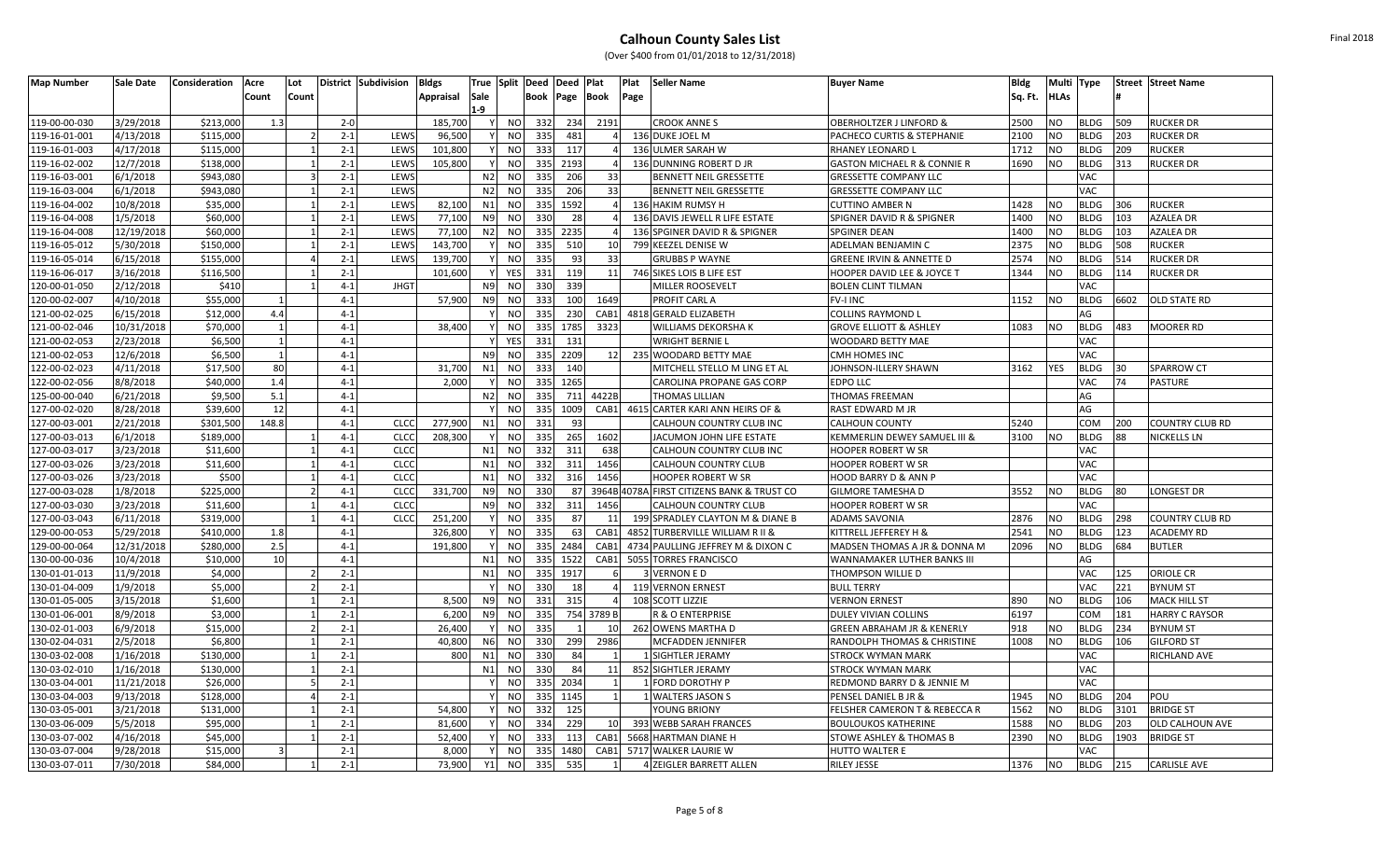| <b>Map Number</b>              | Sale Date               | <b>Consideration</b> | Acre  | Lot   |         | District Subdivision | <b>Bldgs</b>     | True Split Deed |                             |            | Deed        | Plat         | Plat<br>Seller Name                        | <b>Buyer Name</b>                | <b>Bldg</b> | Multi Type  |             |      | <b>Street Street Name</b> |
|--------------------------------|-------------------------|----------------------|-------|-------|---------|----------------------|------------------|-----------------|-----------------------------|------------|-------------|--------------|--------------------------------------------|----------------------------------|-------------|-------------|-------------|------|---------------------------|
|                                |                         |                      | Count | Count |         |                      | <b>Appraisal</b> | Sale            |                             | Book       | Page        | <b>Book</b>  | Page                                       |                                  | Sq. Ft.     | <b>HLAs</b> |             |      |                           |
|                                |                         |                      |       |       |         |                      |                  | 1-9             |                             |            |             |              |                                            |                                  |             |             |             |      |                           |
| 130-03-07-015                  | 6/20/2018               | \$3,100              | 0.3   |       | $2 - 1$ |                      |                  | N1              | <b>YES</b>                  | 335        | 380         | CAB1         | 5563 STROCK LAWRENCE WILLIAM               | HUTTO WALTER E                   |             |             | VAC         |      |                           |
| 130-04-02-008                  | 6/28/2018               | \$197,000            |       |       | $2 - 1$ |                      | 124,100          |                 | <b>NO</b>                   | 335        | 348         | 11           | 384 BURNS ANGELA A                         | <b>JONES DEREK SHANNON</b>       | 2446        | <b>NO</b>   | <b>BLDG</b> | 420  | <b>DANTZLER ST</b>        |
| 130-04-02-011                  | 5/25/2018               | \$152,500            |       |       | $2 - 1$ |                      | 110,700          |                 | <sub>NO</sub>               | 335        |             | 66 4061 A    | DAVIS MARK & WHITNEY FOGLE                 | HUNTER CAMERON & STEPHANIE       | 2193        | <b>NO</b>   | <b>BLDG</b> | 304  | RICHLAND AVE              |
| 130-04-02-012                  | 11/19/2018              | \$161,000            |       |       | $2 - 1$ |                      | 117,600          |                 | <b>NO</b>                   | 335        | 2045        |              | <b>144 CHAVIS ALLISON RENEE</b>            | ROBINSON ANDREW W                | 1925        | <b>NO</b>   | <b>BLDG</b> | 415  | <b>BUTLER</b>             |
| 130-04-02-014                  | 4/16/2018               | \$118,500            |       |       | $2 - 1$ |                      | 72,900           |                 | <b>NO</b>                   | 333        | 166         |              | 144 BLACK JILLIAN & BALDWIN GLENDA         | <b>GARVAIN RANDEL S</b>          | 1523        | <b>NO</b>   | <b>BLDG</b> | 409  | <b>BUTLER ST</b>          |
| 130-04-03-003                  | 5/30/2018               | \$182,000            |       |       | $2 - 1$ |                      | 113,000          |                 | N <sub>O</sub>              | 335        | 75          | 2375         | DAWSEY ROBERT DOUGLAS SR &                 | <b>HAKIM RUMSEY HABIB</b>        | 2272        | <b>NO</b>   | <b>BLDG</b> | 412  | <b>BUTLER ST</b>          |
| 130-04-04-009                  | 10/31/2018              | \$107,900            |       |       | $4 - 1$ |                      | 70,400           |                 | N <sub>O</sub>              | 335        | 1827        |              | 141 DAVIS JOSHUA O                         | <b>NOLL DEBORA B</b>             | 1489        | <b>NO</b>   | <b>BLDG</b> | 103  | <b>AMARYLLIS</b>          |
| 130-04-04-011                  | 5/23/2018               | \$155,000            |       |       | $2 - 1$ |                      | 119,700          |                 | NO                          | 335        | 268         |              | 144 TAYLOR WILLIAM R & REGINA S            | <b>MORRIS SAM M</b>              | 2337        | <b>NO</b>   | <b>BLDG</b> | 516  | PINE HILL RD              |
| 134-00-00-013                  | 6/1/2018                | \$943.080            | 47    |       | $4 - 1$ |                      |                  | N <sub>2</sub>  | <b>NO</b>                   | 335        | 206         |              | 44 BENNETT NEIL GRESSETTE                  | <b>GRESSETTE COMPANY LLC</b>     |             |             | AG          |      |                           |
| 134-00-00-019                  | 10/12/2018              | \$20,000             |       |       | $4 - 1$ | <b>HUNT</b>          | 59,100           | N9              | N <sub>O</sub>              | 335        | 1545        |              | <b>GRIFFITH GEORGE V</b>                   | RUTLAND WILLIAM F & MARGARET H   | 1092        | <b>NO</b>   | <b>BLDG</b> | 2640 | <b>FORT MOTTE</b>         |
| 139-00-00-012                  | 2/12/2018               | \$4,600              | -8    |       | $4 - 1$ |                      |                  | N <sub>9</sub>  | <b>NO</b>                   | 330        | 343         |              | MILLER ROOSEVELT                           | TRI AG INV LLC                   |             |             | VAC         |      |                           |
| 140-00-00-001                  | 6/1/2018                | \$943,080            | 212   |       | $4 - 1$ |                      |                  | N <sub>2</sub>  | <b>NO</b>                   | 335        | 206         |              | <b>BENNETT NEIL GRESSETTE</b>              | <b>GRESSETTE COMPANY LLC</b>     |             |             | AG          |      |                           |
| 140-00-00-004                  | 3/15/2018               | \$20,000             | 40    |       | $4 - 1$ |                      |                  | N <sub>9</sub>  | <b>NO</b>                   | 331        | 319         |              | 43 STEWART WILLIE E HEIRS OF               | <b>EDEN C RANDALE</b>            |             |             | AG          |      |                           |
| 144-00-00-015                  | 10/5/2018               | \$6,000              |       |       | $4 - 1$ |                      |                  |                 | <b>NO</b>                   | 335        | 1502        |              | 227 HARLEY JERRY ANN                       | WEBB CARROLL TRAINING CTR INC    |             |             | VAC         |      |                           |
| 145-00-01-040                  | 9/10/2018               | \$8,000              |       |       | $4 - 1$ | <b>DTRE</b>          |                  |                 | <b>YES</b>                  | 335        | 1129        | 335          | <b>SMITH JACKIE C</b>                      | LOVELACE PATRICIA                |             |             | VAC         |      |                           |
| 145-00-02-028                  | 10/4/2018               | \$10,000             | 10    |       | $4 - 1$ |                      |                  | N9              | N <sub>O</sub>              | 335        | 1526        | CAB1         | 5684 WANNAMAKER LUTHER B III               | <b>TORRES FRANCISCO</b>          |             |             | AG          |      |                           |
| 145-00-02-029                  | 10/24/2018              | \$10,000             | 11    |       | $4 - 1$ |                      |                  | N <sub>2</sub>  | <b>NO</b>                   | 335        | 1823        | CAB1         | 5684 WANNAMAKER LUTHER & CRAVEN CAT        | TORRES MARIA EVARISTA            |             |             | VAC         |      |                           |
| 145-00-02-030                  | 10/24/2018              | \$10,000             | 14    |       | $4 - 1$ |                      |                  | N <sub>2</sub>  | <sub>NO</sub>               | 335        | 1819        | CAB1         | 5684 WANNAMAKER LUTHER & CRAVEN CAT        | <b>TORRES FRANCISCO</b>          |             |             | VAC         |      |                           |
| 150-12-02-002                  | 8/10/2018               | \$31,000             |       |       | $1 - 1$ | <b>FERS</b>          | 63,300           | N <sub>6</sub>  | <sub>NO</sub>               | 335        | 846         |              | DUNNING WILLIAM JAMES HEIRS OF             | NATIONSTAR REO SUB 1B LLC        | 1610        | <b>NO</b>   | BLDG        | 220  | <b>CEMETERY RD</b>        |
| 150-14-01-004                  | 4/5/2018                | \$14,000             |       |       | $1 - 1$ |                      | 45,100           |                 | NO                          | 333        | 25          |              | WHOLE TRUTH GOS TABERNACLE                 | TOWN OF CAMERON                  | 5280        |             | COM         | 210  | <b>BOYCE LAWTON DR</b>    |
| 150-14-02-007                  | 2/16/2018               | \$25,000             |       |       | $1 - 1$ |                      | 14,200           |                 | <sub>NO</sub>               | 331        | 240         |              | MACREE CLAUDIO MATTHEW                     | SMITH CLARK                      | 9486        |             | COM         | 308  | <b>BOYCE LAWTON DR</b>    |
| 150-14-02-013                  | 2/16/2018               | \$25,000             |       |       | $1 - 1$ |                      |                  | N1              | N <sub>O</sub>              | 331        | 240         |              | MACREE CLAUDIO MATTHEW                     | <b>SMITH CLARK</b>               |             |             | VAC         |      |                           |
| 150-14-04-008                  | 2/1/2018                | \$660                |       |       | $1 - 1$ |                      |                  | N <sub>9</sub>  | <b>NO</b>                   | 331        | 288         |              | <b>HAYNES MORRIS</b>                       | WASHINGTON GEORGE I L            |             |             | VAC         |      |                           |
| 150-14-06-004                  | 5/16/2018               | \$2,000              |       |       | $1 - 1$ |                      |                  | N <sub>9</sub>  | <b>NO</b>                   | 334        | 187         |              | <b>DUDLEY KENNETH BARRETT</b>              | JACKSON WILLIE O                 |             |             | VAC         |      |                           |
| 151-00-00-031                  | 11/1/2018               | \$4,500              |       |       | $1 - 1$ | <b>SUMM</b>          |                  | N <sub>1</sub>  | <b>NO</b>                   | 335        | 1760        |              | FLOYD DONNA D                              | <b>LEGREE THEO BRYANT</b>        |             |             | VAC         |      | <b>PECAN ST</b>           |
| 151-00-00-032                  | 11/1/2018               | \$4,500              |       |       | $1 - 1$ | <b>SUMM</b>          |                  | N1              | <b>NO</b>                   | 335        | 1757        | 2704         | <b>HAIGLER MINNIE S</b>                    | LEGREE THEO BRYANT               |             |             | VAC         |      | PECAN                     |
| 155-00-00-020                  | 3/15/2018               | \$1,300              |       |       | $4 - 1$ |                      |                  | N <sub>9</sub>  | <b>NO</b>                   | 331        | 323         |              |                                            | <b>VERNON ERNEST</b>             |             |             | VAC         |      |                           |
| 156-00-00-078                  | 4/5/2018                | \$3,000              |       |       | $4 - 1$ |                      |                  | N1              | <b>YES</b>                  | 333        | 195         | CAB1         | 5671 HUFFMAN MARGARET G LIFE EST &         | HOLSTAD STEPHEN R & VENIS C      |             |             | VAC         |      |                           |
| 157-00-00-023                  | 6/8/2018                | \$164,000            |       |       | $1 - 1$ |                      | 133,000          |                 | <b>NO</b>                   | 334        | 348         | 4330B        | <b>CROWN STEPHEN P &amp; AMY C</b>         | WHITESIDES JERRY W & LINDA .     | 1992        | <b>NO</b>   | <b>BLDG</b> | 8371 | <b>OLD STATE RD</b>       |
| 157-04-00-011                  | 1/18/2018               | \$18,000             |       |       | $1 - 1$ |                      | 9,200            |                 | N <sub>O</sub>              | 330        | 120         |              | 133 MACREE CLAUDIO MATTHEW                 | THOMAS MICHELLE P                | 2112        |             | COM         | 8284 | <b>OLD STATE RD</b>       |
| 158-00-00-038                  | 3/15/2018               | \$500                |       |       | $4 - 1$ | GRAS                 |                  | <b>N9</b>       | <sub>NO</sub>               | 331        | 325         | 3444         | <b>ADGERTON CATHERINE &amp;</b>            | <b>BROOKLAND ENTERPRISES LLC</b> |             |             | VAC         |      | <b>CHIMNEY SWIFT</b>      |
| 158-00-00-038                  | 7/11/2018               | \$10,000             |       |       | $4 - 1$ | <b>GRAS</b>          |                  |                 | <b>NO</b>                   | 335        | 639         | 3444         | <b>ADGERTON CATHERINE &amp;</b>            | MACK ALFRED & BARBARA            |             |             | VAC         |      | <b>CHIMNEY SWIFT</b>      |
| 158-00-00-047                  | 11/16/2018              | \$35,797             |       |       | $1 - 1$ | GRAS                 | 38,500           |                 | <sub>NO</sub>               | 335        | 2022        | 11           | 994 SECRETARY OF HOUSING & URBAN           | <b>EAST COAST HOMES INC</b>      | 2356        | <b>NO</b>   | MН          | 122  | <b>CHIMNEY SWIFT</b>      |
| 158-00-00-078                  | 4/25/2018               | \$60,000             | 32.7  |       | $4 - 1$ |                      |                  |                 | <sub>NO</sub>               | 333        | 185         | 4398B        | <b>WALTERS PERRY O</b>                     | <b>OCAIN PAUL &amp; FAIRL</b>    |             |             | AG          |      |                           |
| 167-00-00-049                  | 7/2/2018                | \$4,000              | 0.3   |       | $4 - 1$ |                      |                  | N1              | NO                          | 335        | 283         |              | <b>JENKINS EDNA</b>                        | PALMA MARISA CHAVER & ORTIZ      |             |             | VAC         |      |                           |
| 167-00-00-058                  | 7/2/2018                | \$4,000              |       |       | $4 - 1$ |                      |                  | N <sub>9</sub>  | <sub>NO</sub>               | 335        | 283         |              | JENKINS EDNA                               | PALMA MARISA CHAVER & ORTIZ      |             |             | VAC         |      |                           |
| 167-00-00-059                  | 5/1/2018                | \$2,600,000          | 292.8 |       | $4 - 1$ |                      | 912,900          |                 | <b>NO</b>                   | 334        | 183         | 4296 A       | <b>MCMAHAN JOHNNY B</b>                    | PALMA MARISA CHAVEZ &            | 8259        | <b>YES</b>  | <b>BLDG</b> | 100  | <b>RANCH RD</b>           |
| 168-00-03-007                  | 5/16/2018               | \$1,600              | 2.2   |       | $4 - 1$ |                      |                  | N <sub>9</sub>  | N <sub>O</sub>              | 334        | 196         | 2797         | WHITE MARY LEE G                           | <b>DUDLEY KENNETH B</b>          |             |             | VAC         | 1866 | <b>FORT MOTTE</b>         |
| 168-00-03-012                  | 11/16/2018              | \$9.500              |       |       | $4 - 1$ |                      | 3,800            | N1              | <b>NO</b>                   | 335        | 1988        |              | TRI AG INV                                 | <b>BASILE SYLVIA MARIE</b>       | 800         | <b>NO</b>   | <b>BLDG</b> | 1818 | <b>FORT MOTTE</b>         |
| 172-00-00-001                  | 6/1/2018                | \$943.080 1.634.00   |       |       | $4 - 1$ |                      |                  | N <sub>2</sub>  | <b>NO</b>                   | 335        | 206         |              | 39 BENNETT NEIL GRESSETTE                  | <b>GRESSETTE COMPANY LLC</b>     |             |             | AG          |      |                           |
| 177-00-00-001                  | 6/1/2018                | \$943,080            | 188.7 |       | $4 - 1$ |                      |                  | N <sub>2</sub>  | <b>NO</b>                   | 335        | 206         | 1892         | <b>BENNETT NEIL GRESSETTE</b>              | GRESSETTE COMPANY LLC            |             |             | AG          |      |                           |
| 177-00-00-003                  | 1/29/2018               | \$181,976            | 79.1  |       | $4 - 1$ |                      |                  | N1              | <b>NO</b>                   | 330        | 303         | CAB1         | 5355 MOORE PAMELA C                        | HANE ARTEMAS PORCHER JR &        |             |             | AG          |      | <b>CARSON</b>             |
|                                |                         | \$191,500            | -3    |       | $4 - 1$ |                      | 148,900          | N <sub>9</sub>  |                             |            | 695         | 2870         | <b>MOORE PAMELA C</b>                      |                                  | 1966        | <b>NO</b>   | <b>BLDG</b> | 156  | <b>CARSON</b>             |
| 177-00-00-018                  | 6/20/2018               |                      |       |       | $4 - 1$ |                      |                  |                 | <b>NO</b>                   | 335        |             |              |                                            | POWER HOUSE OF JESUS INC         |             |             | VAC         |      |                           |
| 177-00-00-028                  | 8/6/2018                | \$191,500            |       |       | $4 - 1$ |                      | 105,300          | N9              | N <sub>O</sub><br><b>NO</b> | 335<br>335 | 695         | CAB1<br>2145 | 5355 MOORE PAMELA C                        | POWER OHOUSE OF JESUS INC        |             |             | <b>BLDG</b> | 2021 |                           |
| 181-00-01-004<br>181-00-01-009 | 12/17/2018<br>2/12/2018 | \$175,000<br>\$1,000 | 0.7   |       | $4 - 1$ |                      |                  |                 | N <sub>O</sub>              | 330        | 2219<br>345 |              | CAVALIERI MARTHA A<br>PATTERSON VIRGINIA J | AUSTIN ROBERT K & JACQUELINE A   | 2652        | <b>NO</b>   | VAC         |      | <b>OLD NUMBER SIX HWY</b> |
|                                |                         |                      |       |       | $4 - 1$ |                      |                  | N9              | <sub>NO</sub>               |            |             |              |                                            | HEDDLE DAVID & KAREN             |             |             | MH          |      |                           |
| 181-00-02-027                  | 11/30/2018              | \$170,000            | 26.7  |       |         |                      |                  |                 |                             | 335        | 2116        | 4489         | 3151 HOWARD KAREN                          | MCCARDLE DEREK M &               | 1960        | <b>NO</b>   |             | 2202 | <b>OLD NUMBER SIX HWY</b> |
| 185-00-00-066                  | 12/28/2018              | \$47,990             |       |       | $4 - 1$ |                      | 4,500            | N9              | <b>NO</b>                   | 335        | 2385        | 10           | 307 HAIGLER TINA M                         | <b>TOLNO MARIA J</b>             |             |             | VAC         | 127  | <b>AUSTIN</b>             |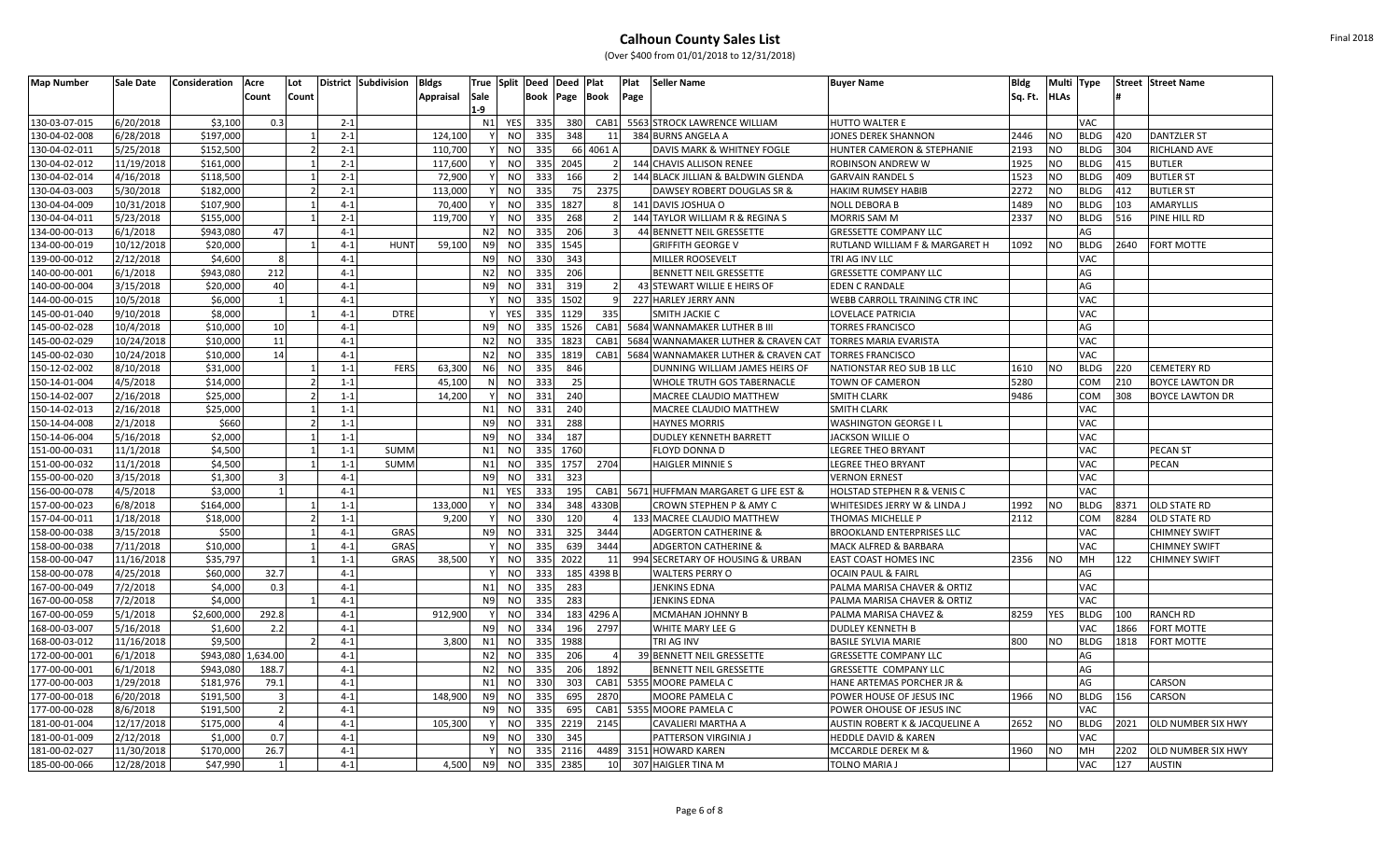| <b>Map Number</b> | <b>Sale Date</b> | <b>Consideration</b> | Acre  | Lot   |         | District Subdivision | <b>Bldgs</b>     | True Split     |                | Deed | Deed | Plat  | Plat | <b>Seller Name</b>                                               | <b>Buyer Name</b>                   | <b>Bldg</b> |             | Multi Type  |      | <b>Street Street Name</b> |
|-------------------|------------------|----------------------|-------|-------|---------|----------------------|------------------|----------------|----------------|------|------|-------|------|------------------------------------------------------------------|-------------------------------------|-------------|-------------|-------------|------|---------------------------|
|                   |                  |                      | Count | Count |         |                      | <b>Appraisal</b> | Sale           |                | Book | Page | Book  | Page |                                                                  |                                     | Sq. Ft.     | <b>HLAs</b> |             |      |                           |
|                   |                  |                      |       |       |         |                      |                  | L-9            |                |      |      |       |      |                                                                  |                                     |             |             |             |      |                           |
| 186-00-00-014     | 3/15/2018        | \$700                |       |       | $4 - 1$ |                      |                  | N <sub>9</sub> | <b>NO</b>      | 331  | 327  |       |      | <b>IRICK ANNIE BELL HEIRS OF</b>                                 | <b>BOLEN CLINT TILMAN</b>           |             |             | AG          |      |                           |
| 186-00-00-016     | 9/24/2018        | \$42,001             | 9.7   |       | $4 - 1$ |                      | 65,900           | N <sub>9</sub> | <b>NO</b>      | 335  | 1342 |       |      | 247 SECRETARY OF HOUSING & URBAN                                 | SPAMPINATO ROBYN CATHERINE          | 1524        | NO.         | BLDG        | 1461 | <b>MIDWAY</b>             |
| 186-00-00-026     | 5/2/2018         | \$419,500            | 11.7  |       | $4 - 1$ |                      | 233,700          |                | NO.            | 334  | 89   | 3251  |      | CONLEY CHARLES & KATHY                                           | <b>JACKSON KATHY M &amp; GARY J</b> | 3484        | NO          | BLDG        | 1704 | <b>MIDWAY RD</b>          |
| 191-00-01-002     | 11/20/2018       | \$175,000            |       |       | $4 - 1$ |                      | 88,900           |                | <b>NO</b>      | 335  | 2125 | 11    |      | 836 HAYU ADRIENNE                                                | <b>PELZER DERRICK</b>               | 1300        | NΟ          | <b>BLDG</b> | 336  | CARDINAL                  |
| 191-00-01-039     | 9/10/2018        | \$74,200             |       |       | $4 - 1$ |                      | 33,800           |                | N <sub>O</sub> | 335  | 1232 | 10    |      | 738 COLE THOMAS F JR                                             | RIGGIO KATHLEEN ROBIN               | 1140        | NO          | MH          | 1411 | <b>MIDWAY</b>             |
| 191-00-03-012     | 3/15/2018        | \$156,000            |       |       | $4 - 1$ |                      | 91,200           |                | <b>NC</b>      | 331  | 346  | 10    |      | 265 GRIFFIN WILLIAM M &                                          | HASELTINE ACE & KRISTEN             | 1432        | NO.         | <b>BLDG</b> | 817  | PICKETT LEVEL RD          |
| 191-00-03-012     | 10/26/2018       | \$165,000            |       |       | $4 - 1$ |                      | 91,200           |                | <b>NC</b>      | 335  | 1717 | 10    |      | 265 HASELTINE ACE & KRISTEN                                      | ZORN JAMES A & NANCY L (JTWROS      | 1432        | NO.         | <b>BLDG</b> | 817  | PICKETT LEVEL RD          |
| 191-00-03-026     | 5/3/2018         | \$8,000              | 4.2   |       | $4 - 1$ |                      |                  | Y              | <b>NO</b>      | 334  | 301  | CAB1  |      | 5662 JONES AUBRY G                                               | JONES THOMAS W & LINDA M            |             |             | AG          |      |                           |
| 192-00-00-002     | 11/7/2018        | \$88,900             | 3.8   |       | $4 - 1$ |                      | 99,300           | N1             | <b>NC</b>      | 335  | 1844 | 386   |      | <b>ELLIS JERRY &amp; BETSY JTWROS</b>                            | KIMBRELL DONNA MARIE &              | 1800        | NO          | <b>BLDG</b> | 1332 | <b>NATES STORE</b>        |
| 192-00-00-048     | 8/3/2018         | \$160,000            | 1.9   |       | $4 - 1$ |                      |                  | N <sub>9</sub> | <b>NO</b>      | 335  | 1792 |       |      | <b>SECRETARY OF HOUSING &amp; URBAN</b>                          | NICHOLS ALEXANDER &                 |             |             | VAC         | 525  | PICKETT LEVEL RD          |
| 197-00-00-038     | 10/31/2018       | \$51,451             | 12    |       | $4 - 1$ |                      |                  | N <sub>1</sub> | <b>NO</b>      | 335  | 1791 |       |      | <b>HOBBS PEGGY</b>                                               | DASHNAW PAUL & LINDA (JTWROS)       |             |             | AG          |      | <b>HUTTO POND</b>         |
| 197-00-00-071     | 10/31/2018       | \$51,451             | 10.4  |       | $4 - 1$ |                      |                  | N1             | <b>NO</b>      | 335  | 1791 | 4313  |      | <b>HOBBS PEGGY</b>                                               | DASHNAW PAUL & LINDA (JTWROS)       |             |             | AG          |      | HUTTO POND RD             |
| 198-00-00-018     | 11/16/2018       | \$32,000             | 1.8   |       | $4 - 1$ |                      | 4,500            | N1             | YES            | 335  | 1976 |       |      | CAB1 5120 MOLTER WILLIAM                                         | WRIGHT MARCUS L &                   |             |             | VAC         | 7095 | <b>CAMERON</b>            |
| 199-00-00-011     | 10/26/2018       | \$20,000             |       |       | $4 - 1$ |                      |                  | Y              | <b>NO</b>      | 335  | 1812 |       |      | <b>HOUSTON JILL</b>                                              | DILLS RONNIE G & CARLA F            |             |             | VAC         | 47   | <b>ZEAGLER</b>            |
| 199-00-00-036     | 4/23/2018        | \$315,000            |       |       | $4 - 1$ |                      | 168,900          | $\vee$         | <b>NO</b>      | 334  | 218  |       |      | 4497 5143 COOK WATSON D JR                                       | LIONETTI DOMINICK C                 | 1806        | NO          | <b>BLDG</b> | 705  | LONE STAR RD              |
| 199-00-00-052     | 3/28/2018        | \$2,700              | 1.1   |       | $4 - 1$ |                      |                  | N9             | <b>NO</b>      | 332  | 218  |       |      | <b>CALLAHAN CAROLYN</b>                                          | <b>JACKSON TERESA RAST</b>          |             |             | VAC         |      |                           |
| 200-00-00-004     | 1/23/2018        | \$89,000             |       |       | $4 - 1$ |                      | 71,500           | N <sub>9</sub> | YES            | 330  | 308  | CAB1  |      | 5654 GRAMLING LORRAINE J ET AL                                   | SANDLIN CAROLINE P                  | 1614        | NO          | BLDG        | 2344 | MCCORDS FERRY RD          |
| 200-00-00-005     | 5/2/2018         | \$55,000             |       |       | $4-1$   |                      | 101.400          | N <sub>2</sub> | NO.            | 334  | 29   | CAB1  |      | 5546 CARSON DAVID E & STEVE T                                    | <b>CARSON STEVE T</b>               | 2205        | NO          | <b>BLDG</b> | 1126 | LONE STAR RD              |
| 200-00-00-007     | 8/2/2018         | \$275,000            | 76.2  |       | $4 - 1$ |                      | 99,500           | Y1             | NO             | 335  | 720  | 5070  |      | CHASTAIN W K & NANCY L                                           | MCPHERSON DAVID O & REBECCA W       | 2018        | VO.         | <b>BLDG</b> | 499  | <b>MAYBRICK CREEK</b>     |
| 200-00-00-039     | 8/2/2018         | \$340,000            | 4.8   |       | $4 - 1$ |                      | 275,800          | <b>Y1</b>      | <b>NO</b>      | 335  | 692  | 5070  |      | 4668 CHASTAIN WILLIAM K                                          | MCPHERSON DAVID O & REBECCA W       | 2922        | NO          | <b>BLDG</b> | 501  | <b>MAYBRICK CREEK RD</b>  |
| 200-00-00-049     | 3/26/2018        | \$163,000            | 47.1  |       | $4 - 1$ |                      |                  | N1             | YES            | 332  | 204  | CAB1  |      | 5654 GRAMLING LORRAINE J ET AL                                   | CROSBY ELIZABETH MAE & SEAN R       |             |             | AG          |      |                           |
| 201-00-00-039     | 2/12/2018        | \$769                | 1.8   |       | $4 - 1$ |                      |                  | N <sub>9</sub> | NO             | 330  | 347  |       |      | <b>HAYNES RANDOLPH T</b>                                         | COOK CORY A                         |             |             | VAC         |      |                           |
| 201-00-00-039     | 4/13/2018        | \$769                | 1.8   |       | $4 - 1$ |                      |                  | N9             | N <sub>O</sub> | 333  | 81   |       |      | <b>HAYNES RANDOLPH T</b>                                         | COOK CORY A                         |             |             | VAC         |      |                           |
| 202-00-00-001     | 8/20/2018        | \$31,500             | 18    |       | $4 - 1$ |                      |                  | N <sub>9</sub> | <b>NC</b>      | 335  | 1043 |       |      | 16 WILES SARAH ERLINE B TRUSTEE                                  | PAULLING MOLLY O & DAVID T          |             |             | VAC         |      |                           |
| 209-00-00-019     | 5/14/2018        | \$95,000             | 32.3  |       | $4 - 1$ |                      | 2,000            |                | <b>NO</b>      | 334  | 198  | 4340  |      | <b>ADAMS MICHAEL S &amp; TERRIT</b>                              | JACKSON ROBERT ANDREW &             |             |             | AG          | 2239 | <b>MCCORDS FERRY RD</b>   |
| 211-00-00-040     | 12/28/2018       | \$45,200             |       |       | $4 - 1$ |                      |                  |                | <b>NO</b>      | 336  | 258  | 12    |      | 102 VANDERBILT MTG & FIN INC                                     | WINNEN STEVEN ALLEN&LORNIA MAE      |             |             | VAC         | 3001 | <b>MCCORDS FERRY</b>      |
| 211-11-00-026     | 2/12/2018        | \$900                |       |       | $4 - 1$ |                      |                  | N <sub>9</sub> | N <sub>O</sub> | 330  | 349  |       |      | 15 BRUNSON CUBIT III ETAL                                        | <b>DUDLEY KENNETH B</b>             |             |             | VAC         |      |                           |
| 212-00-00-031     | 7/26/2018        | \$22,000             | 18    |       | $4 - 1$ |                      |                  | N <sub>9</sub> | <b>NO</b>      | 335  | 678  |       |      | 10 BANKS CHERYL W & BERYL JACKSON                                | OAK LEAF PROPERTIES LLC             |             |             | AG          |      |                           |
| 212-00-00-031     | 12/10/2018       | \$34,400             | 18    |       | $4 - 1$ |                      |                  | Y              | <b>NO</b>      | 335  | 2316 |       |      | 10 OAK LEAF PROPERTIES LLC                                       | SAN FRATELLO GUY                    |             |             | AG          |      |                           |
| 213-00-00-038     | 7/9/2018         | \$2.500              |       |       | $4 - 1$ |                      | 84.500           | <b>Y6</b>      | N <sub>O</sub> | 335  | 503  |       |      | RIVERS HERCULES JR & APRIL W                                     | DITECH FINANCIAL LLC                | 1445        | NO          | <b>BLDG</b> | 24   | <b>PERISCOPE</b>          |
| 214-00-00-012     | 9/11/2018        | \$216,090            | 123.5 |       | $4 - 1$ |                      |                  | Y              | N <sub>O</sub> | 335  | 1119 | CAB1  |      | 5689 MARION SHORES LLC                                           | OAK ACRES, LLC                      |             |             | AG          |      | <b>COMMUNITY CLUB</b>     |
| 214-00-00-013     | 10/1/2018        | \$12,000             | 0.6   |       | $4 - 1$ |                      |                  | N1             | <b>YES</b>     | 335  | 1352 | q     |      | 208 COSTELLO MARY L                                              | <b>MCMAHAN BRUCE R &amp;</b>        |             |             | VAC         | 353  | <b>COMMUNITY CLUB</b>     |
| 219-00-01-031     | 10/25/2018       | \$70,000             |       |       | $4 - 1$ |                      | 32,400           |                | N <sub>O</sub> | 335  | 1772 | 4383B |      | <b>BROOKS AGNES MARY LIFE EST</b>                                | <b>AMMUWD MUHAMMAD &amp;</b>        | 640         | NO          | <b>BLDG</b> | 24   | FERRET                    |
| 219-00-01-044     | 3/15/2018        | \$400                |       |       | $4 - 1$ | <b>BRGT</b>          |                  | N <sub>9</sub> | <b>NO</b>      | 331  | 337  | 10    |      | 986 ZEIGLER CHRIS A & SELENA K                                   | HUFFSTETLER DAVID                   |             |             | VAC         |      |                           |
| 219-00-02-013     | 11/30/2018       | \$40,000             |       |       | $4 - 1$ | SNFN                 | 17.700           |                | N <sub>O</sub> | 335  | 2142 | 3014  |      | <b>BANKS KATHY N</b>                                             | <b>MEADE SUSANNE</b>                | 1568        | NO.         | MH          | 231  | <b>GARDEN LN</b>          |
| 219-00-02-013     | 11/30/2018       | \$64,000             |       |       | $4 - 1$ | SNFM                 | 17,700           |                | <b>NO</b>      | 335  | 2398 | 3014  |      | <b>MEADE SUSANNE</b>                                             | <b>WICKENHOEFER TIMOTHY G &amp;</b> | 1568        | NO.         | <b>MH</b>   | 231  | <b>GARDEN LN</b>          |
| 219-00-02-019     | 4/27/2018        | \$32,500             |       |       | $4 - 1$ | SNFM                 |                  | N1             | <b>NO</b>      | 333  | 253  | 1113  |      | <b>SMITH EDWARD</b>                                              | <b>VERNON E D</b>                   |             |             | VAC         | 183  | <b>GARDEN LN</b>          |
| 219-00-02-065     | 12/27/2018       | \$299,900            |       |       | $4 - 1$ | LKPL                 |                  | $\mathsf{v}$   | N <sub>O</sub> | 335  | 2357 | 3556  |      | <b>HULL KAREN C</b>                                              | HEROLD JOSEPH & JESSICA             | 2482        | NO          | <b>BLDG</b> | 45   | <b>HAZZARD CT</b>         |
| 219-00-03-038     | 4/4/2018         | \$4,700              |       |       | $4 - 1$ |                      |                  | <b>N9</b>      | <b>NO</b>      | 333  |      | 3983  |      | <b>VANDERBILT MORTGAGE &amp; FINANCE</b>                         | <b>BRITT DEAN I</b>                 |             |             | VAC         | 38   | <b>BONAPARTE</b>          |
| 219-00-04-020     | 12/3/2018        | \$80,000             |       |       | $4-1$   |                      | 40,100           | Y              | <b>NO</b>      | 335  | 2301 | 10    |      | 565 JACQUES CHARLOTTE                                            | <b>SELLERS CARLOS J</b>             | 972         | NO.         | <b>BLDG</b> | 3880 | <b>MCCORDS FERRY RD</b>   |
| 219-00-05-034     | 8/1/2018         | \$3,000              |       |       | $4 - 1$ | <b>BRGT</b>          | 8,100            | N7             | <b>NO</b>      | 335  | 820  | 10    |      | 475 SMITH KENNETH J & KATHLEEN S                                 | <b>VERNON ERNEST D</b>              |             |             | VAC         | 316  | TEE VEE RD                |
| 221-00-00-021     | 7/31/2018        | \$196,500            | 3.4   |       | $4 - 1$ |                      | 121,400          | Y1             | <b>NO</b>      | 335  | 626  | 3570  |      | <b>B MORGAN RICHARD L &amp; TERRI I</b>                          | BIRD KENNETH & STEPHANIE A          | 1610        | NO          | <b>BLDG</b> | 525  | STOUDENMIRE               |
| 222-13-00-007     | 11/14/2018       | \$92,500             |       |       | $4 - 1$ | LOWF                 | 145,000          |                | N <sub>O</sub> | 335  | 2070 | CAB1  |      | 5728 SOUTH CAROLINA PUBLIC SERVICE AUTHIJORDAN MILDREDADELLA C & |                                     | 1872        | NΟ          | <b>BLDG</b> | 165  | <b>STOUDENMIRE</b>        |
| 222-13-00-014     | 5/10/2018        | \$230,000            |       |       | $4 - 1$ | LOWF                 | 79,300           | Y              | N <sub>O</sub> | 334  | 167  | 3744  |      | 3746 MILIN INC                                                   | HERTLEIN CHARLES V & LYNNE E        | 2080        | <b>NO</b>   | <b>BLDG</b> | 195  | STOUDENMIRE DR            |
| 230-00-01-002     | 6/21/2018        | \$116,025            |       |       | $4 - 1$ | SNFM                 | 101,400          | N <sub>9</sub> | <b>NO</b>      | 335  | 293  | 2190  |      | FEDERAL NATIONAL MORTGAGE                                        | ARANT BRANDON C                     | 1680        | NO.         | <b>BLDG</b> | 99   | <b>PINTAIL LN</b>         |
| 230-00-01-015     | 6/15/2018        | \$28,000             |       |       | $4 - 1$ | SNFM                 | 2,800            | N <sub>1</sub> | N <sub>O</sub> | 335  | 361  | 286   |      | <b>HUMBERSTON KARL EDWIN</b>                                     | FIKE DENEAN S                       |             |             | VAC         |      | <b>GARDEN LN</b>          |
| 230-00-02-049     | 4/9/2018         | \$65,000             |       |       | $4 - 1$ |                      |                  | N1             | N <sub>O</sub> | 333  | 29   | 12    |      | 267 TOMS PAUL E                                                  | WILLIAMS YVETTE B & SMITH           |             |             | VAC         | 790  | STUMPHOLE RD              |
| 230-00-02-070     | 2/13/2018        | \$25,000             |       |       | $4 - 1$ |                      |                  | N1             | YES            | 331  | 20   | 12    |      | 265 TOMS PAUL E                                                  | MOORE JAMES C III & GALE            |             |             | VAC         |      |                           |